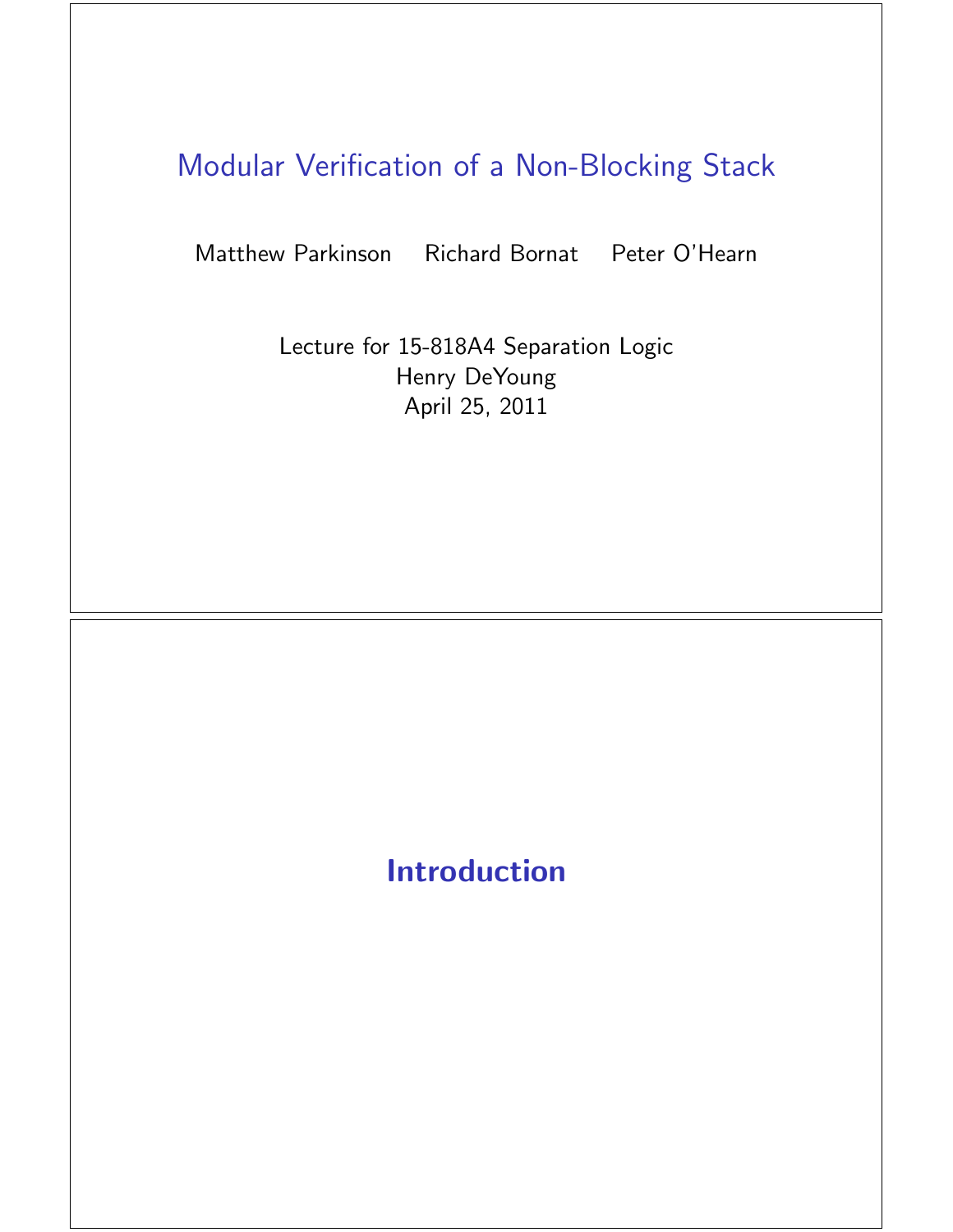# Concurrent Separation Logic Guiding Principles:  $\triangleright$  Dijkstra: Limit interference to rare moments of synchronization. **>** Separation Logic: "Separate parts of a program that depend on separated resources can be dealt with independently." An Approach: Use units of mutual exclusion to synchronize.  $\blacktriangleright$  Inefficient — Threads often must wait for exclusive access. In Its there an effective treatment of non-blocking concurrency?

### Non-Blocking Concurrency

Threads attempt to make concurrent changes to shared data structures, looping and trying again if an attempt fails.

- $\triangleright$  Algorithms rely on atomic hardware operations
	- Atomic reads and writes to single-word store (heap?) locations
	- $\triangleright$  CAS (compare-and-set) instruction

```
\texttt{CAS}(\ell, \nu_1, \nu_2): If \ell \mapsto \nu_1, then atomically mutate so \ell \mapsto \nu_2.Otherwise, skip.
```
Isn't this just more finely-grained mutual exclusion?

 $\blacktriangleright$  "An atomic access to the [shared] data structure is treated as a unit of mutual exclusion."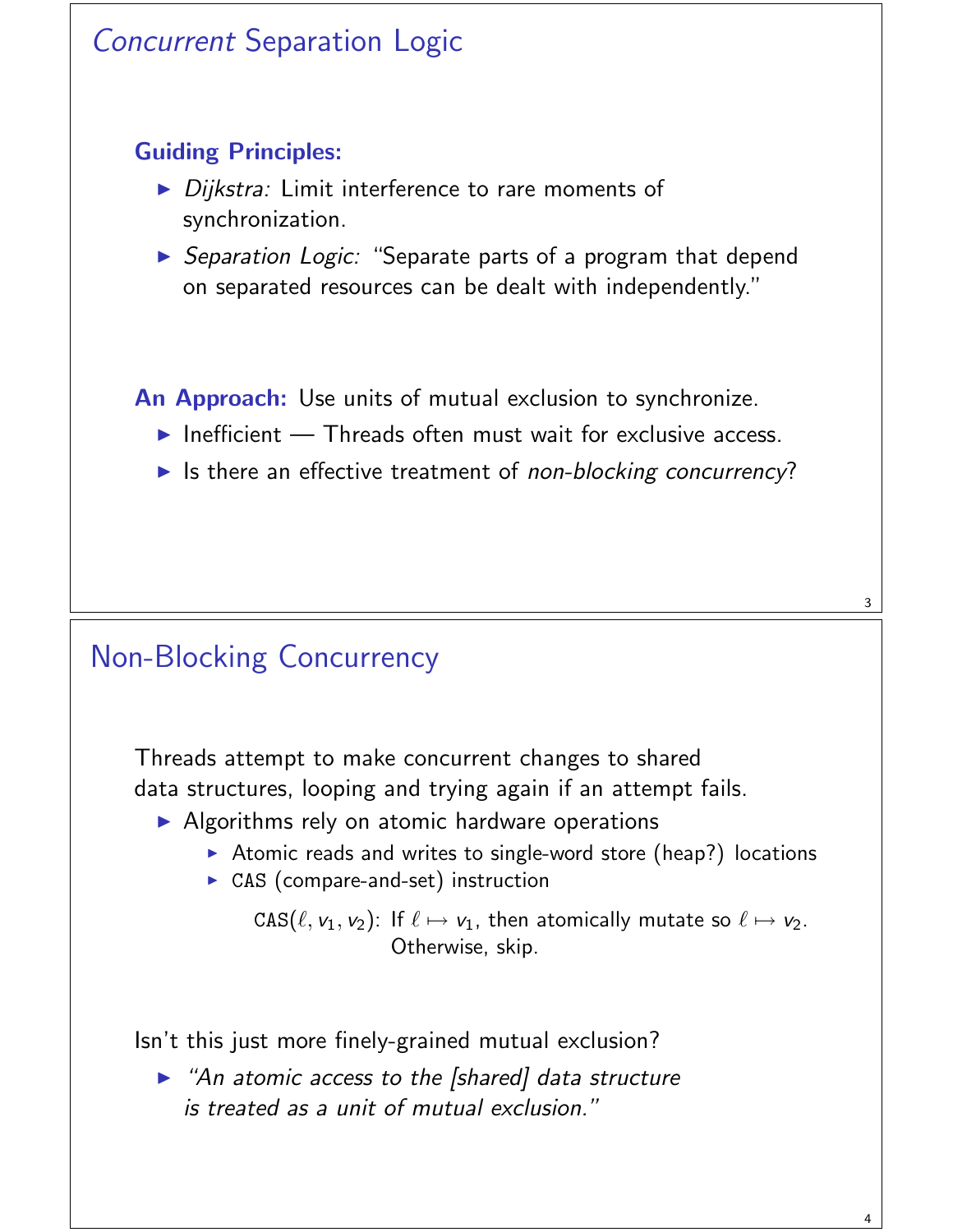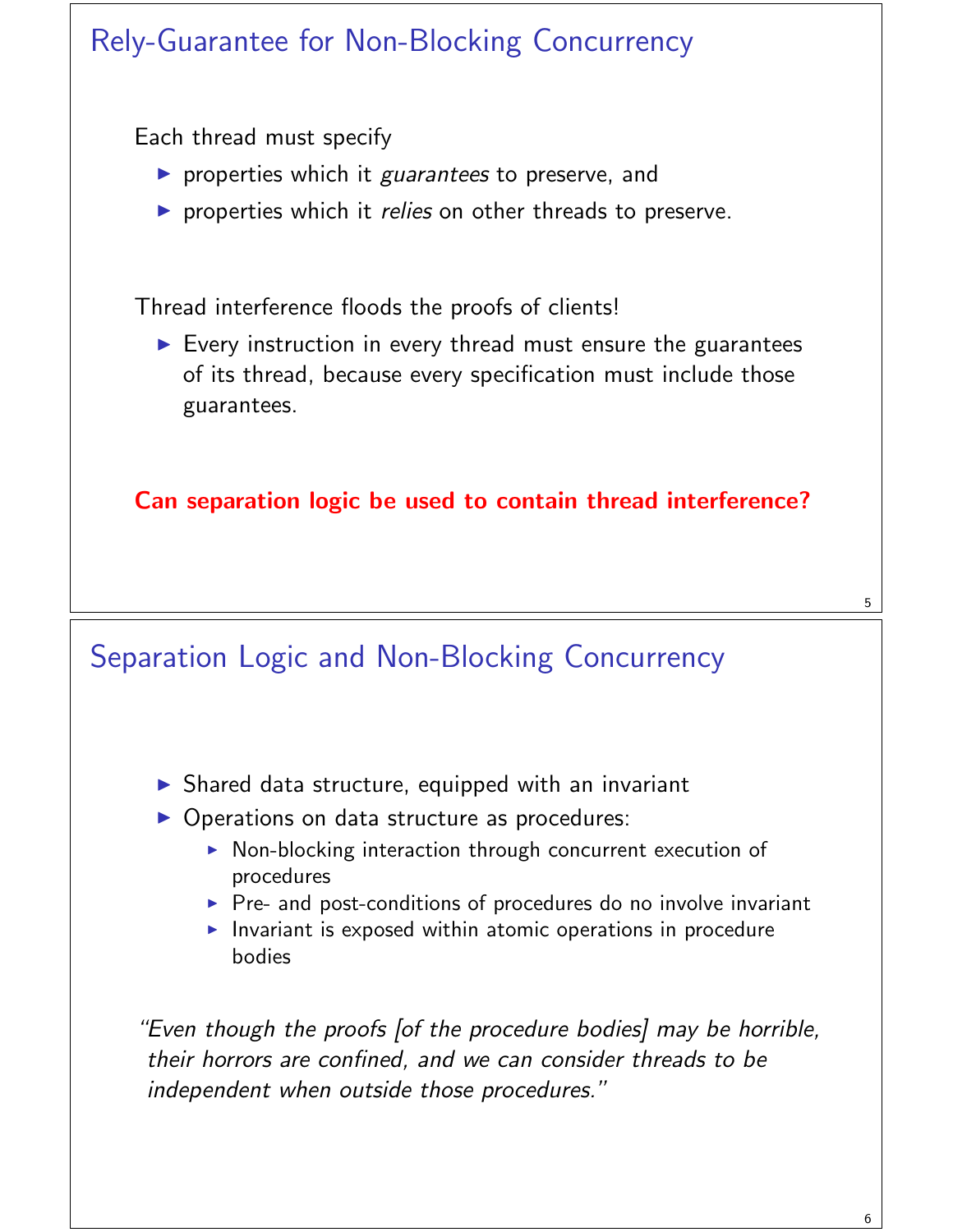### Concurrent Separation Logic, "Simplified"

### Concurrent Separation Logic, Simplified

- Γ;  $I \vdash \{Q\}$   $C \{R\}$
- Procedure specifications  $\{Q'\} f(\vec{x}) \{R'\}$
- $\triangleright$  Single resource invariant for the shared data structure

$$
\frac{\Gamma; I \vdash \{Q_1\} \ C_1 \{R_1\} \Gamma; I \vdash \{Q_2\} \ C_2 \{R_2\}}{\Gamma; I \vdash \{Q_1 \star Q_2\} \ C_1 || C_2 \{R_1 \star R_2\}}
$$

Standard rule for parallel composition in concurrent separation logic.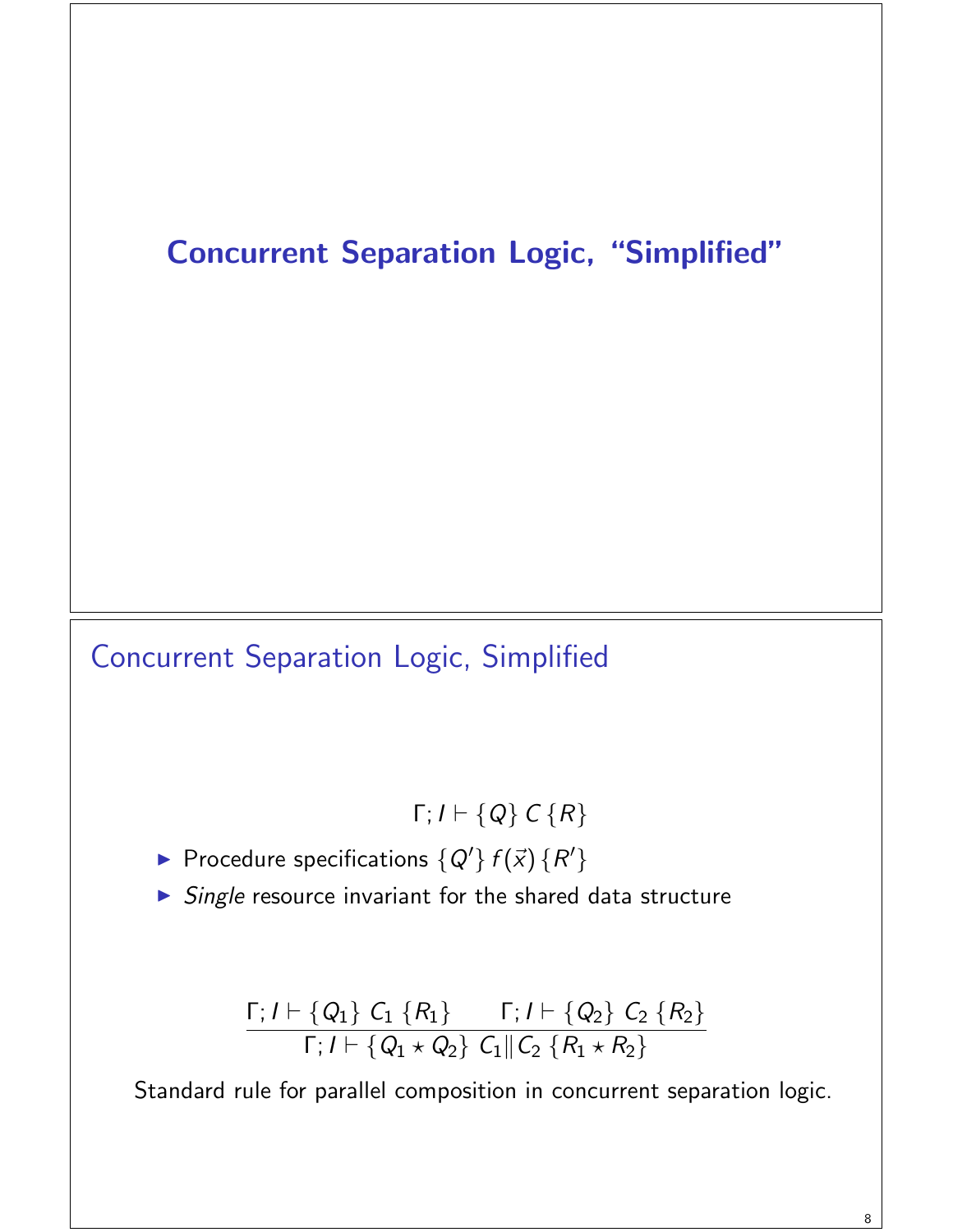#### The atomic Rule

$$
\frac{\Gamma; \mathbf{emp} \vdash \{Q \star I\} \ C \ \{R \star I\}}{\Gamma; I \vdash \{Q\} \ \mathtt{atomic}\{C\} \ \{R\}}
$$

C must execute in mutual exclusion with atomic{ . . . } commands!

- $\blacktriangleright$  Rely on serialization properties of the hardware.
- $\triangleright$  C may invoke at most one single-word read or write in the shared data structure, or must be a CAS instruction.

Special case of the CCR rule when there is only one resource.

It follows that atomic $\{... \}$  should not terminate.

Can one enforce the side condition more syntactically? E.g.,

$$
\frac{\vdash \{Q \star I\} \ A \ \{R \star I\}}{\Gamma; I \vdash \{Q\} \ \texttt{atomic} \{A\} \ \{R\}}
$$

where A is an atomic hardware operation.

The module\n
$$
\begin{array}{ll}\n\text{The module} \\
\frac{\Gamma; I \vdash \{Q_f\} \ C_f \ \{R_f\} \quad \Gamma, \{Q_f\} f(\vec{x_f}) \{R_f\}; \text{emp} \vdash \{Q\} \ C \ \{R\}}{\Gamma; \text{emp} \vdash \{Q \star I\} \ \text{module} \ f(\vec{x_f}) = C_f \ \text{in} \ C \ \{R \star I\}}\n\end{array}
$$

- Atomic instructions inside  $C_f$  can use the invariant the rest of the program cannot.
- $\blacktriangleright$  The procedure body itself is not executed atomically.
- $\triangleright$  Procedures cannot be recursive, apparently.
- "Extension to several procedures is obvious."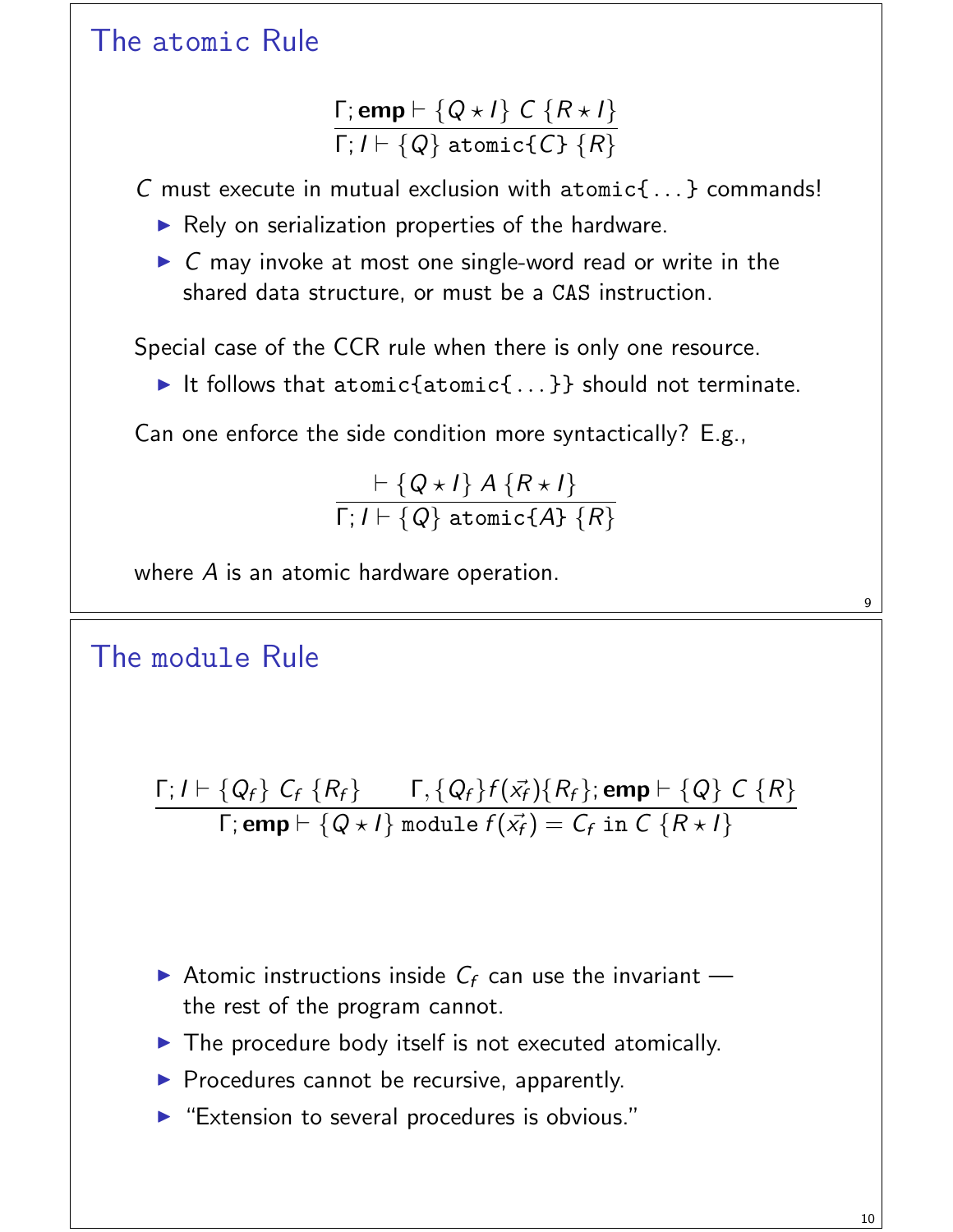

#### The module Rule, cont.

"A more general approach: the module rule can be derived from

$$
\frac{\Gamma; I_1 \star I_2 \vdash \{Q\} \ C \ \{R\}}{\Gamma; I_1 \vdash \{Q \star I_2\} \ C \ \{R \star I_2\}} \quad \text{and} \quad \frac{\Gamma; I_1 \vdash \{Q\} \ C \ \{R\}}{\Gamma; I_1 \star I_2 \vdash \{Q\} \ C \ \{R\}} \ .
$$

Define module  $f(\vec{\varkappa_f})=C_f$  in  $C$  as resource r in let  $f(\vec{\mathsf{x}_f})=\mathsf{C}_f$  in  $\mathsf{C}$ with  $r \notin \text{res}(C)$ .

$$
\frac{\Gamma, \{Q_f\} C_f \{R_f\}; \text{emp} \vdash \{Q\} C \{R\}}{\Gamma; \text{emp} \star I \vdash \{Q_f\} C_f \{R_f\}} \frac{\Gamma, \{Q_f\} C_f \{R_f\}; \text{emp} \star I \vdash \{Q\} C \{R\}}{\Gamma; \text{emp} \star I \vdash \{Q\} \text{ let } f(\vec{x_f}) = C_f \text{ in } C \{R\}}
$$
\n
$$
\frac{\Gamma; \text{emp} \star I \vdash \{Q\} \text{ let } f(\vec{x_f}) = C_f \text{ in } C \{R\}}{\Gamma; \text{emp} \vdash \{Q \star I\} \text{ resource } r \text{ in } \text{let } f(\vec{x_f}) = C_f \text{ in } C \{R \star I\}}
$$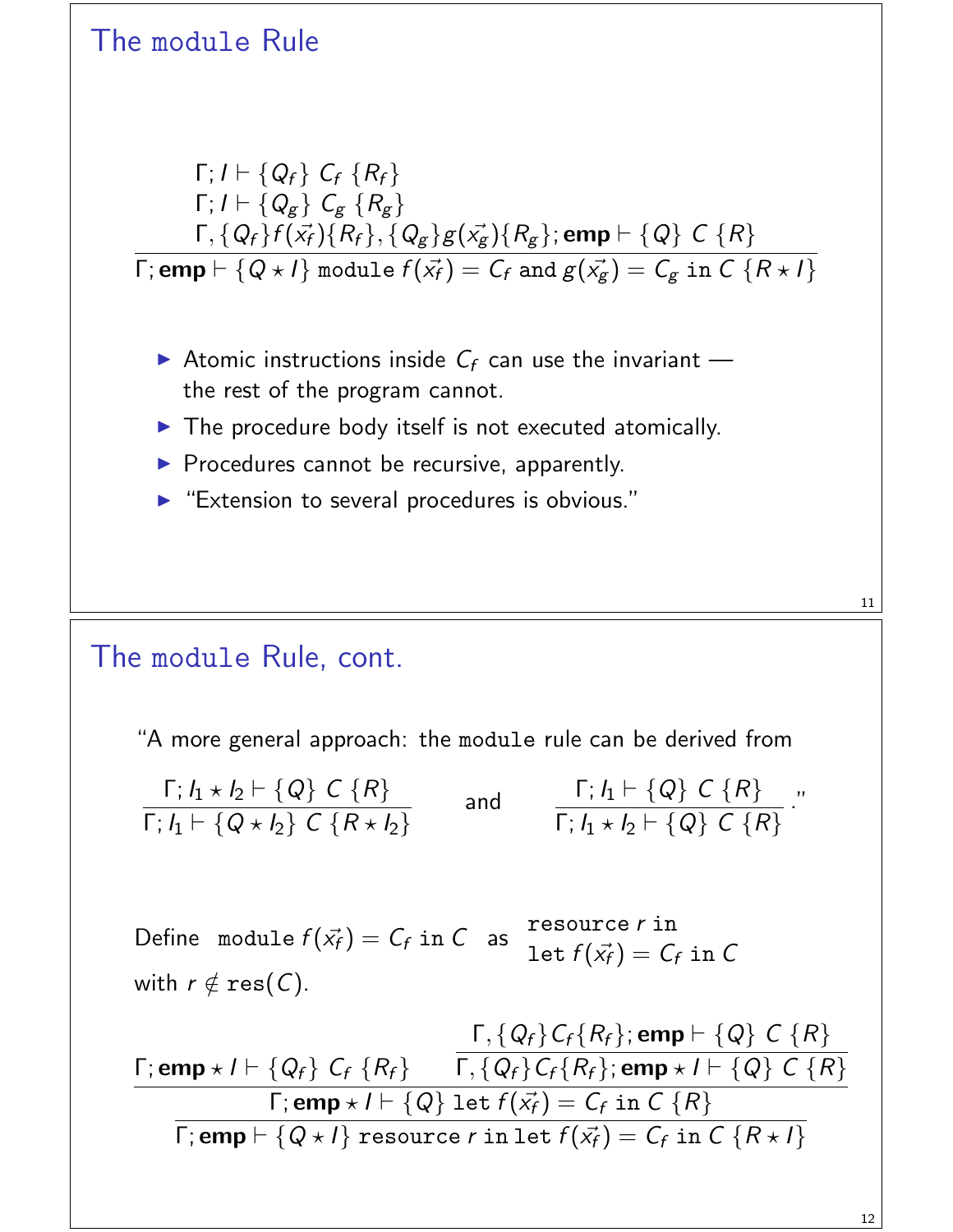#### The module Rule, cont.

"A more general approach: the module rule can be derived from

$$
\frac{\Gamma; I_1 \star I_2 \vdash \{Q\} \ C \{R\}}{\Gamma; I_1 \vdash \{Q \star I_2\} \ C \{R \star I_2\}} \quad \text{and} \quad \frac{\Gamma; I_1 \vdash \{Q\} \ C \{R\}}{\Gamma; I_1 \star I_2 \vdash \{Q\} \ C \{R\}} \ .
$$

"Note that these two rules make the standard frame rule derivable."

$$
\frac{\Gamma; I_1 \vdash \{Q\} \ C \{R\}}{\Gamma; I_1 \star I_2 \vdash \{Q\} \ C \{R\}}
$$
\n
$$
\Gamma; I_1 \vdash \{Q \star I_2\} \ C \{R \star I_2\}
$$

This seems odd because the bottom rule does not declare a resource.

13

#### The CAS Rule

$$
\Gamma; I \vdash \{(Q \star e \mapsto e_2) \land e' = e_1\} \ C_1 \ R\}
$$
\n
$$
\Gamma; I \vdash \{(Q \star e \mapsto e') \land e' \neq e_1\} \ C_2 \ R\}
$$
\n
$$
\Gamma; I \vdash \{Q \star e \mapsto e'\} \text{ if } (CAS(e, e_1, e_2)) \text{ then } C_1 \text{ else } C_2 \ R\}
$$

$$
CAS(b; v, v_1, v_2){v'} =
$$
\n
$$
{v \mapsto v'}
$$
\nnewvar v" in\n
$$
v" := [v];
$$
\n
$$
b := (v" = v_1);
$$
\nif b then\n
$$
[v] := v_2
$$
\nelse\n
$$
skip
$$
\n
$$
{(b \wedge v \mapsto v_2 \wedge v' = v_1) \vee (-b \wedge v \mapsto v' \wedge v' \neq v_1)}
$$

 ${Q \star e \mapsto e'}$ newvar *b* in  $\text{CAS}(b; e, e_1, e_2)\{e'\}; \} \star Q$  $\{(\overline{b} \wedge (\overline{Q} \star e \mapsto e_2) \wedge e' = e_1) \vee$  $(\neg b \land (Q \star e \mapsto e') \land e' \neq e_1)\}$ if b then  $\{(\mathsf{Q}\star\mathsf{e}\mapsto\mathsf{e}_2)\wedge\mathsf{e}'=\mathsf{e}_1\}$  $C<sub>1</sub>$ else  $\{(\mathsf{Q}\star\mathsf{e}\mapsto\mathsf{e}')\wedge\mathsf{e}'\neq\mathsf{e}_1\}$  $C<sub>2</sub>$  ${R}$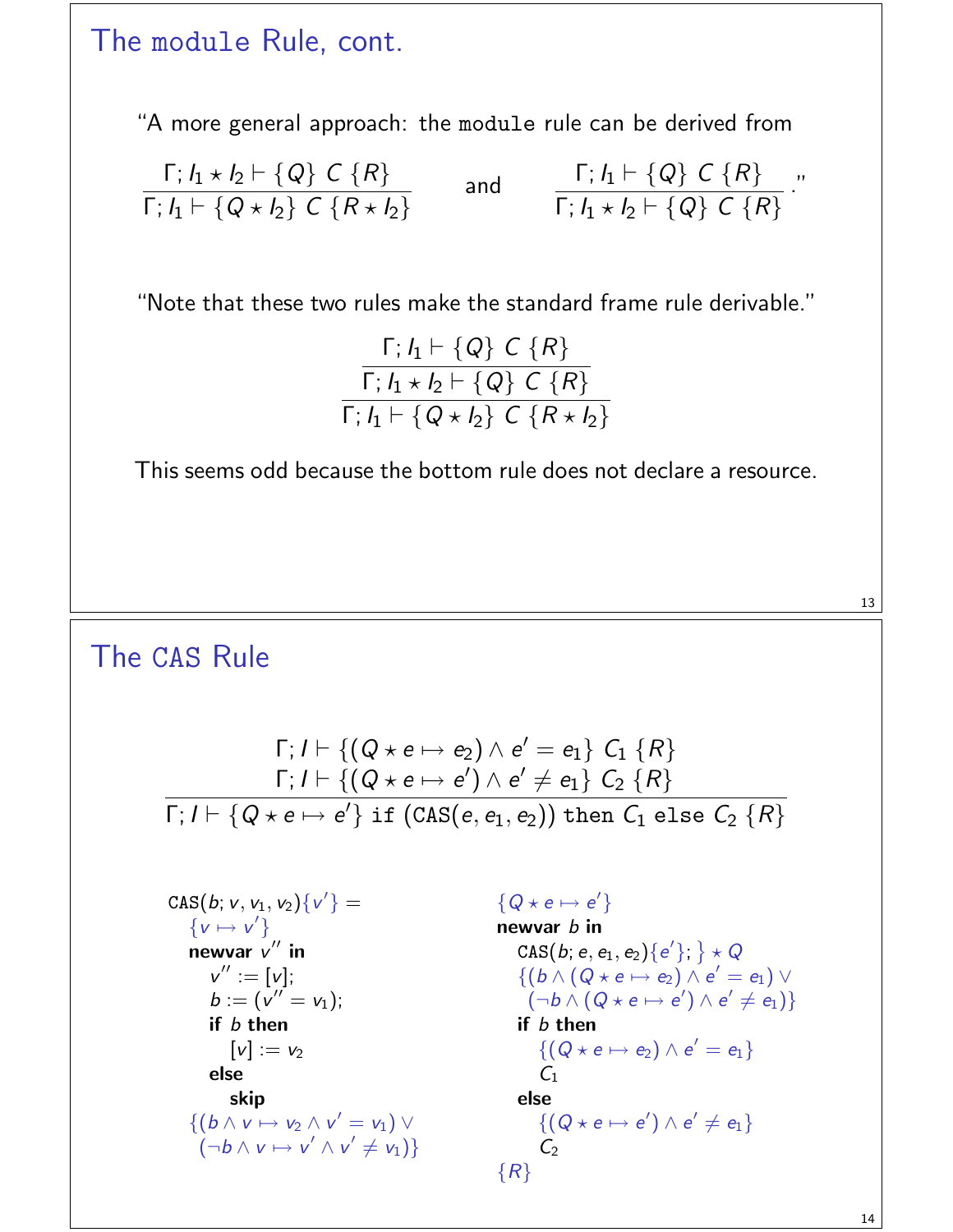### Heap Cell Permissions

#### Three types of permissions:

- 1. Read-only permissions
- 2. Write permissions
- 3. Existence permissions

This paper requires only that the invariant shares permissions with each thread — not that threads share permissions with each other.

#### Read-Only Permissions:

$$
E \mapsto F \Longleftrightarrow E \stackrel{r}{\mapsto} F \star E \stackrel{r}{\mapsto} F
$$

A read permission allows a heap cell to be read.

$$
E \stackrel{r}{\mapsto} F \star E \stackrel{r}{\mapsto} F' \Rightarrow F = F'
$$

### Heap Cell Permissions

#### Three types of permissions:

- 1. Read-only permissions
- 2. Write permissions
- 3. Existence permissions

This paper requires only that the invariant shares permissions with each thread — not that threads share permissions with each other.

#### Write and Existence Permissions:

$$
E \mapsto F \Longleftrightarrow E \stackrel{w}{\mapsto} F \star E \stackrel{e}{\mapsto} -
$$

A write permission allows mutation of heap cells. An existence permission allows nothing, but ensures existence.

$$
E \stackrel{e}{\mapsto} - \star E' \stackrel{e}{\mapsto} - \Rightarrow E \neq E'
$$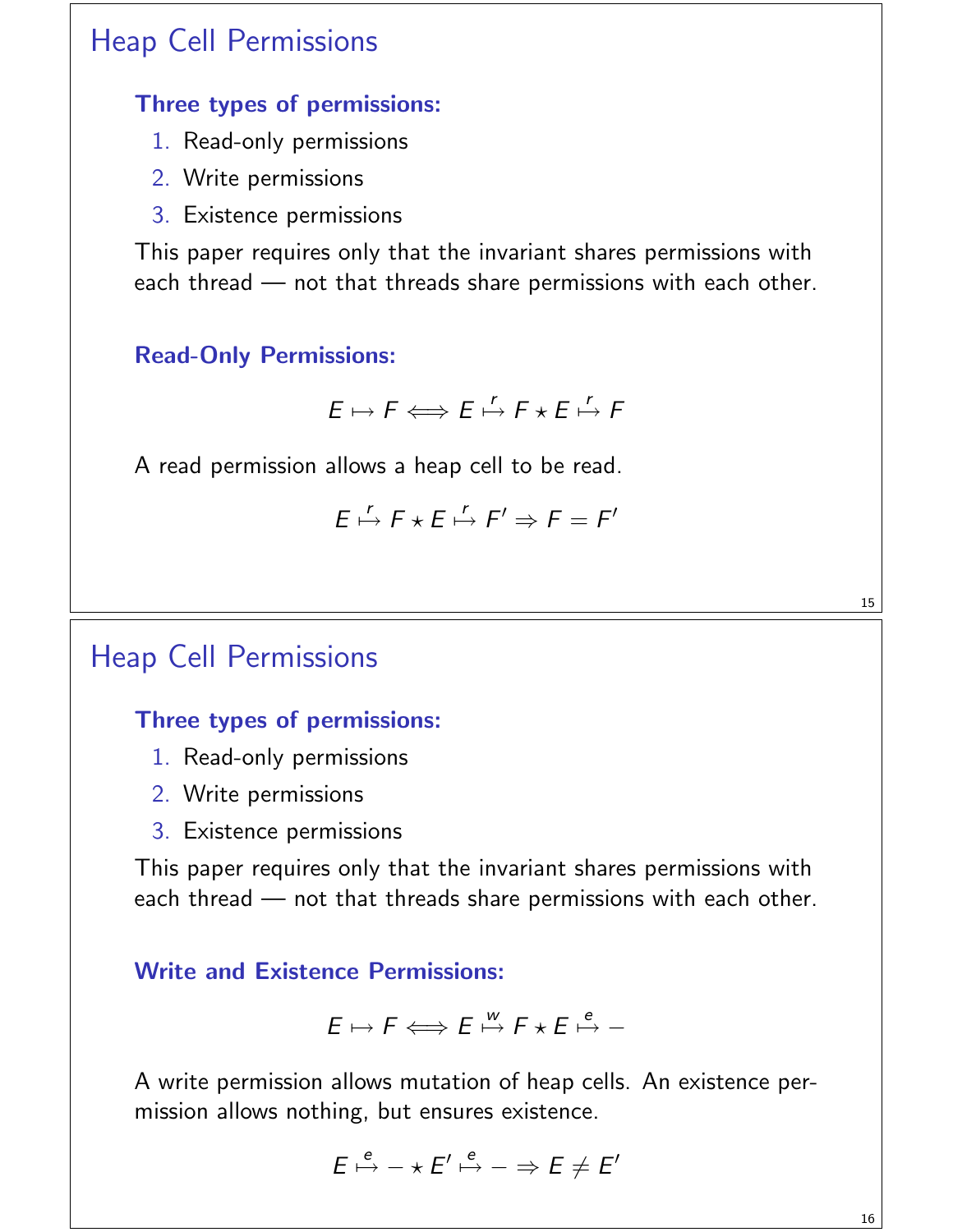### Correctness of Michael's Algorithm

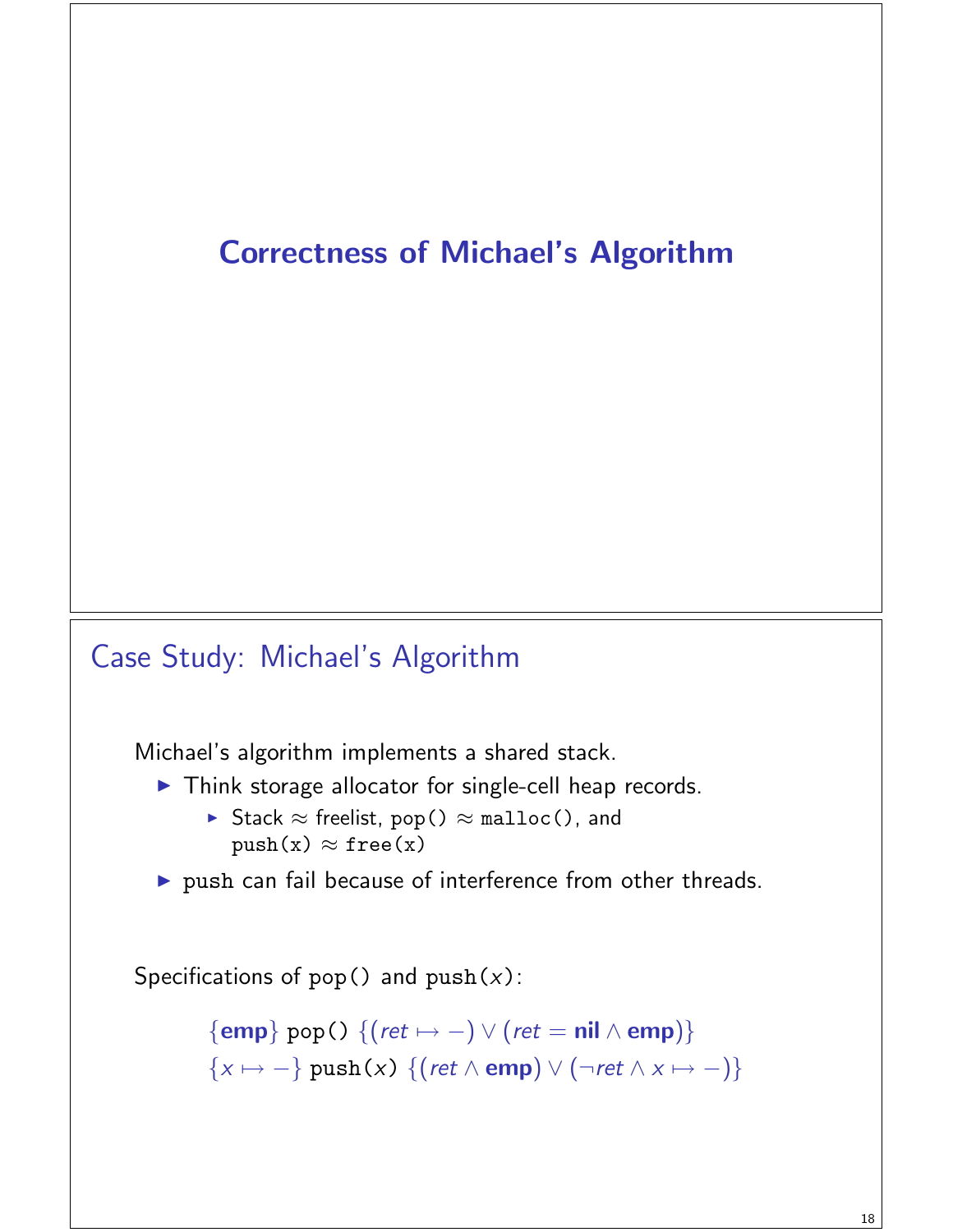#### A Client of the Shared Stack Interference between threads is confined to pop and push. alloc() of memory manager:  $\triangleright$  Uses (slower) system allocator if the stack is empty.  $\triangleright$  Proof does not need to (directly) account for thread interference.  $\{emp\}$ alloc() { local y;  $\{emp\}$ y=pop();  $\{(y = \textbf{nil} \wedge \textbf{emp}) \vee y \mapsto -\}$ if  $(y == nil)$  {  $\{emp\}$  $y=new()$ ;  $\{y \mapsto -\}$ }  $\{y \mapsto -\}$ return y; }  $\{ret \mapsto -\}$

19

#### push for a Shared Stack?

```
{b \mapsto -}1 push(b) \{2 local t,n;
3 while(true) {
4 t = TOP;5 b->tl = t;
6 if (CAS(\&TOP, t, b)) // If TOP still matches b->tl,
7 break; // then atomically set TOP to b.
8 } <br> (a) \frac{1}{2} // Else, try pushing again.
9 return true;
10 }
   {ret ∧ emp}
```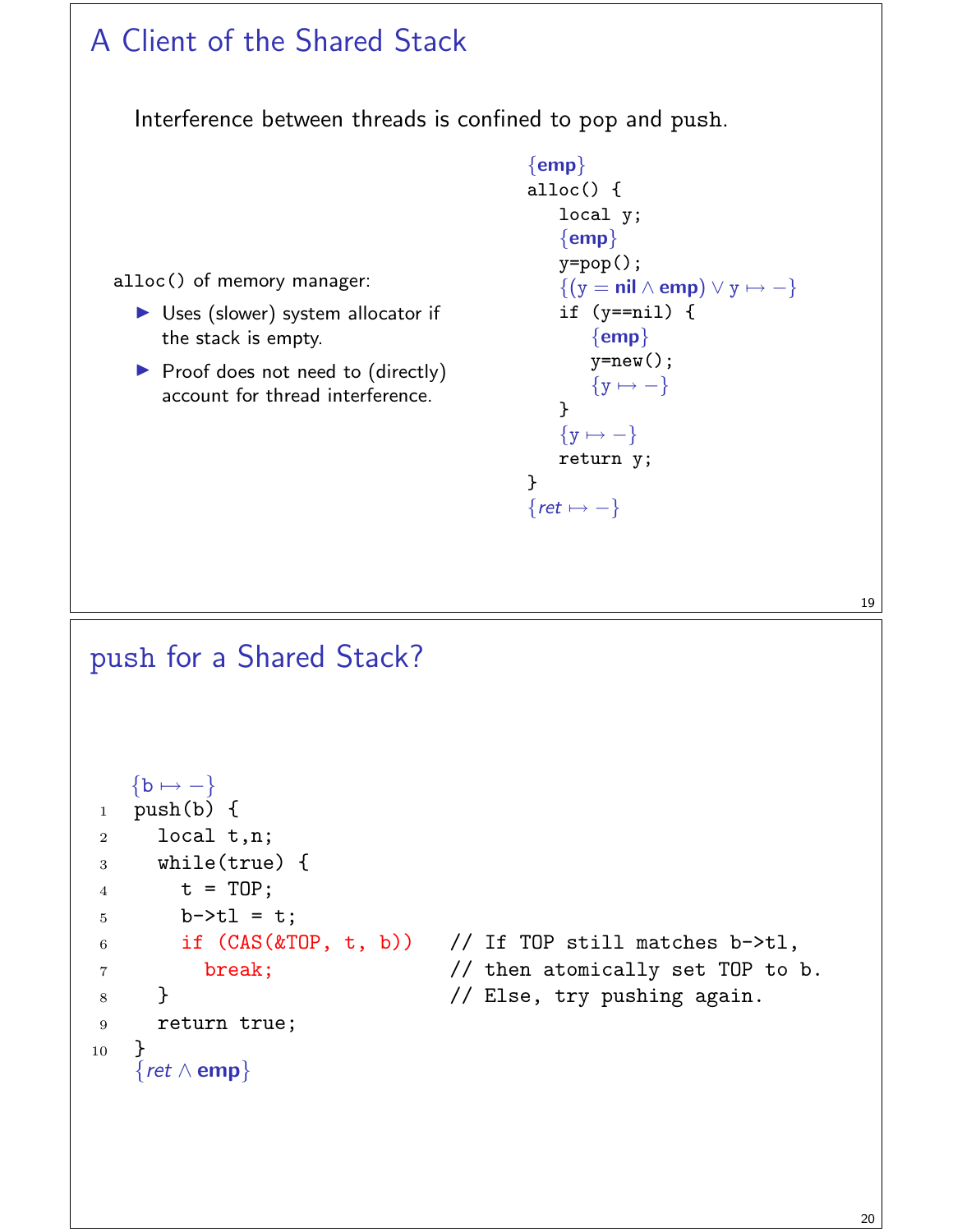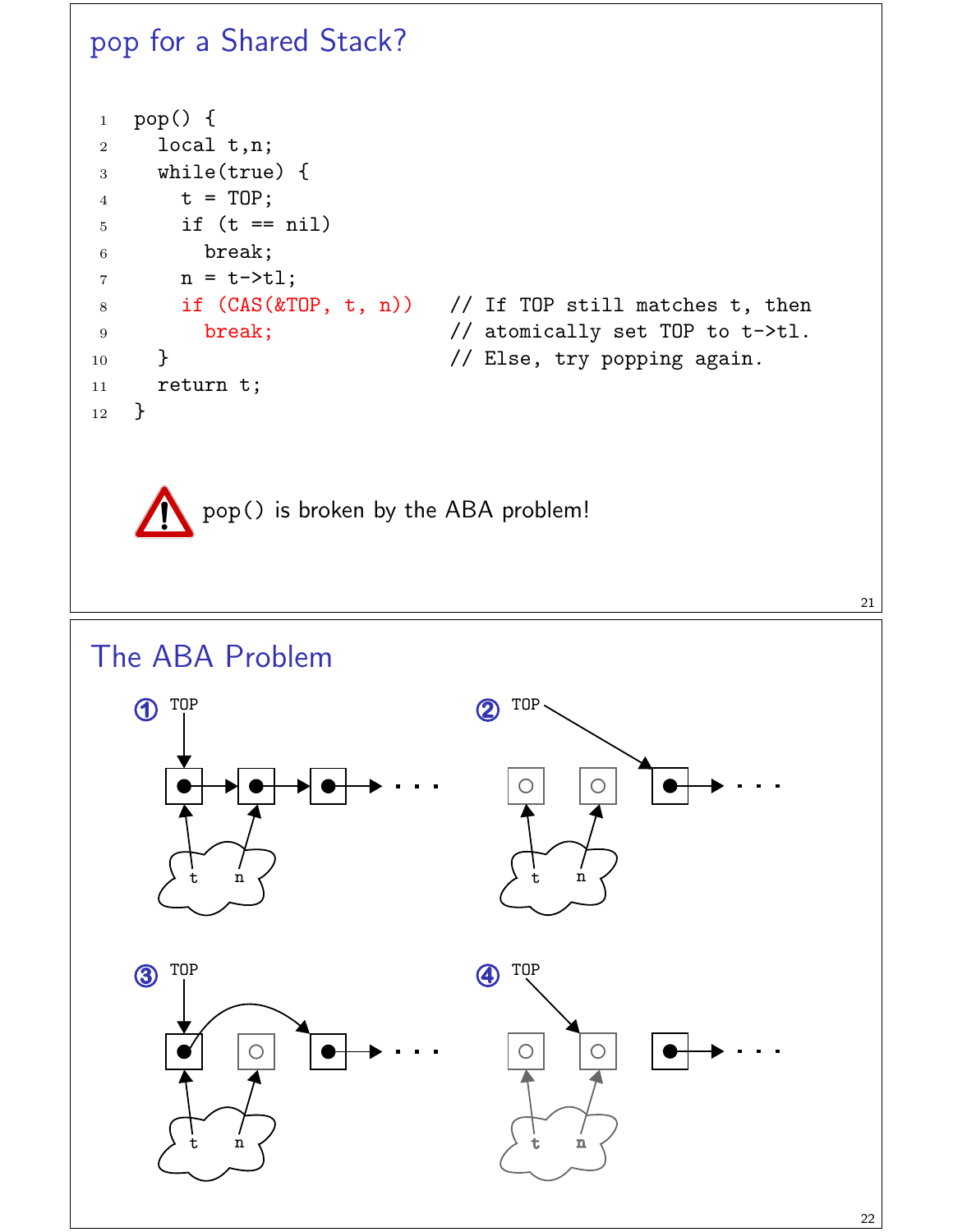#### Fixing the ABA Problem

Solution: Add a global array H of 'hazard pointers'.

| $\mathbf{1}$   | $pop() \{$                |
|----------------|---------------------------|
| 2              | local t, n;               |
| 3              | while( $true$ ) {         |
| $\overline{4}$ | $t = TOP;$                |
| 5              | if $(t == nil)$           |
| 6              | break;                    |
| 7              | $H[tid] = t;$             |
| 8              | if $(t$ != TOP) continue; |
| 9              | n = t->tl;                |
| 10             | if $(CAS(\&TOP, t, n))$   |
| 11             | break;                    |
| 12             | $\mathcal{F}$             |
| 13             | $H[tid] = nil;$           |
| 14             | return t;                 |
| 15             | Ł                         |

```
1 push(b) {
2 local t,n;
3 for (n=0; n<=THREADS; n++)
4 if (H[n] == b)5 FRIGHT TELES return false;
6 while(true) {
7 \quad t = TOP;8 b->tl = t;
9 if (CAS(&TOP, t, b))
10 break;
11 }
12 return true;
13 }
```
 $(+)$  Between execution of H[tid] = t; and assignment of another value to H[tid], the cell pointed to by t will not be removed from the stack and subsequently re-inserted.

### Fixing the ABA Problem

Solution: Add a global array H of 'hazard pointers'.

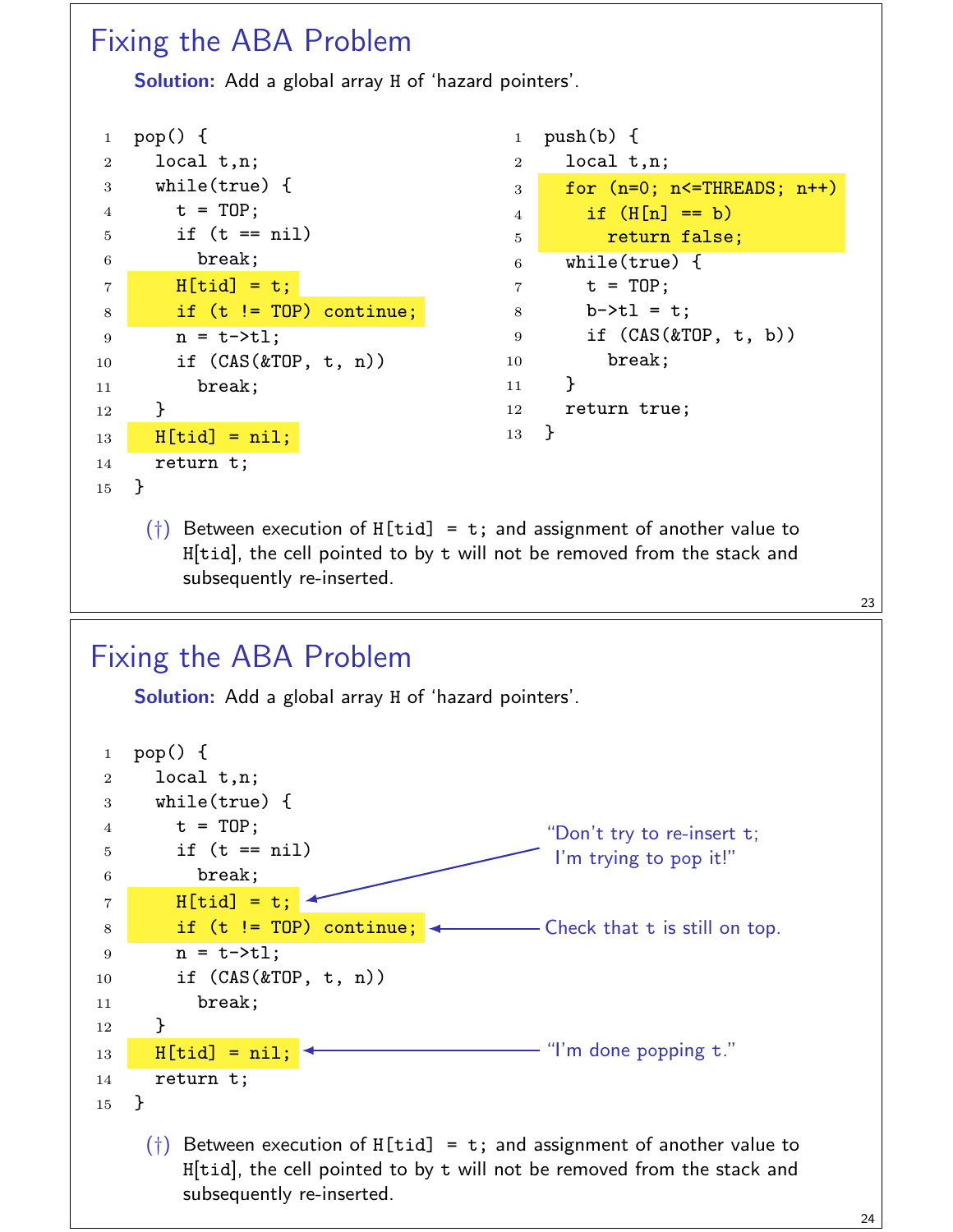#### Fixing the ABA Problem Solution: Add a global array H of 'hazard pointers'. Check that no other thread is trying to pop record b. 1 push $(b)$  { local t,n; for (n=0; n<=THREADS; n++) if  $(H[n] == b)$ **FRIGHT TELES return false;**  while(true) {  $7 \quad t = TOP;$  b->tl = t; if (CAS(&TOP, t, b)) break;  $11 \quad \frac{1}{2}$  return true; }

(†) Between execution of H[tid] = t; and assignment of another value to H[tid], the cell pointed to by t will not be removed from the stack and subsequently re-inserted.

#### 

#### Fixing the ABA Problem

Solution: Add a global array H of 'hazard pointers'.

```
1 pop() {
2 local t,n;
3 while(true) {
4 t = TOP;5 if (t == nil)6 break;
7 H[tid] = t;8 if (t != TOP) continue;
9 n = t - \gt t1;10 if (CAS(&TOP, t, n))
11 break;
12 }
13 H[tid] = nil;
14 return t;
15 }
```

```
1 push(b) {
2 local t,n;
3 for (n=0; n<=THREADS; n++)
4 if (H[n] == b)5 Fig. 1.12 return false;
6 while(true) {
\tau t = TOP;
8 b->tl = t;
9 if (CAS(&TOP, t, b))
10 break;
11 \quad \frac{1}{2}12 return true;
13 }
```
 $(\ddagger)$  Once a cell is inserted into the stack, its t1 value will not be altered until it is removed.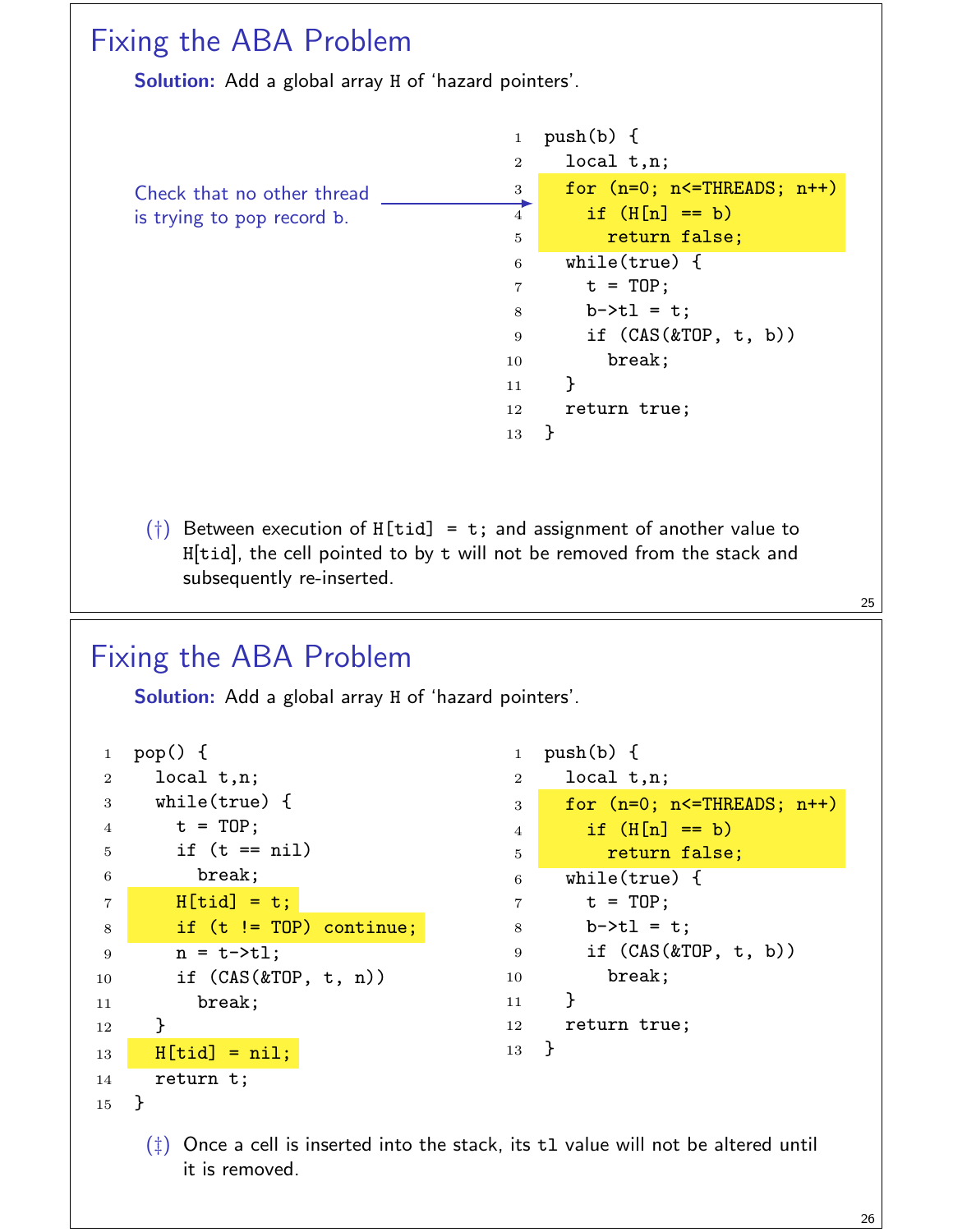

Over-cautious: Test TOP  $==$  t as surrogate for 't is somewhere in the stack'.

14 atomic{ H[tid] =  $\texttt{nil}$ ;  $\texttt{H}'$  [tid] =  $\texttt{Unset}$ ;  $\}$  H[tid] is no longer set.

<sup>13</sup> }

<sup>16</sup> }

<sup>15</sup> return t;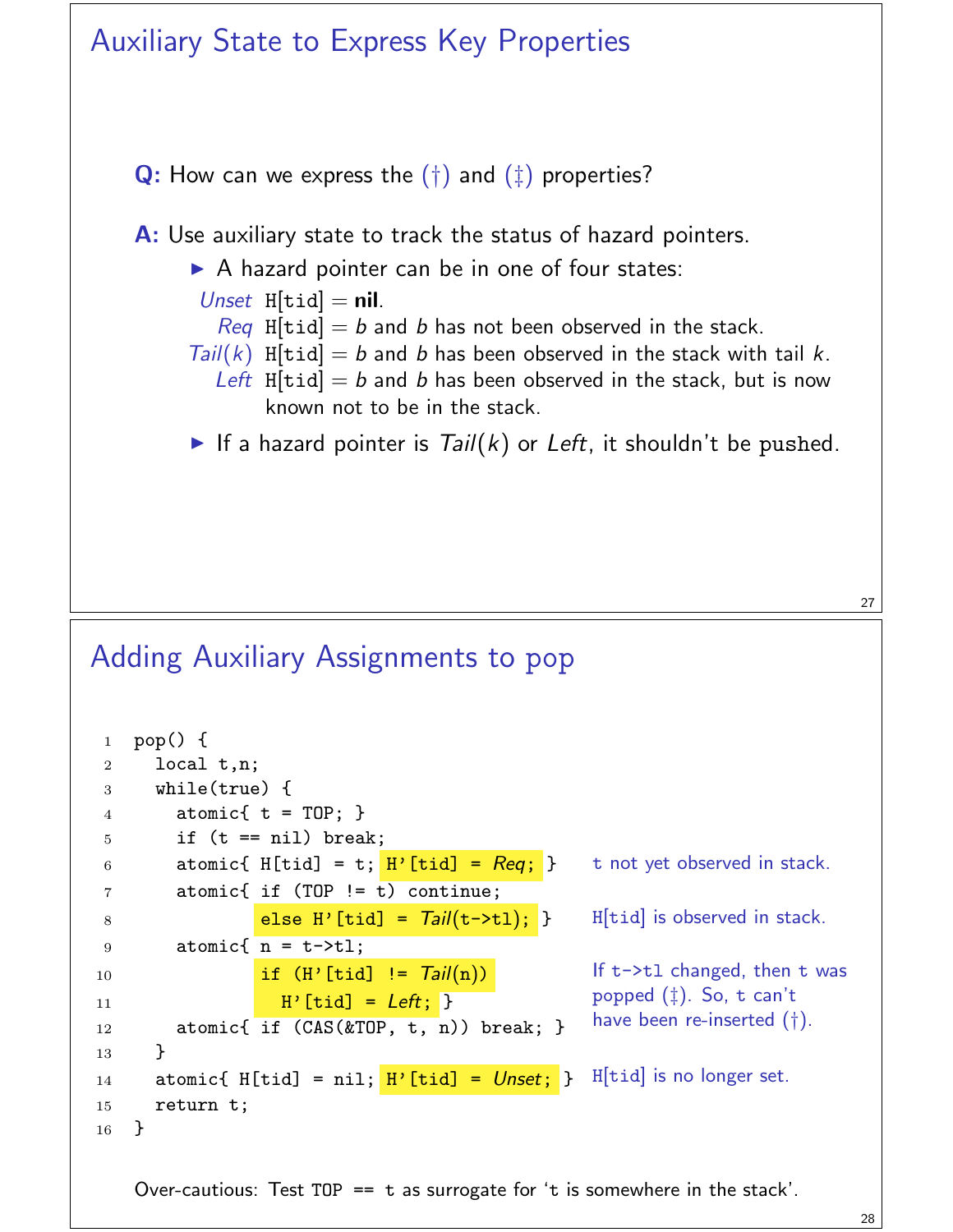### Adding Auxiliary Assignments to push



### Building Up the Invariant

Q: How does the stack constrain the hazard-pointer array h and hazard-status array  $h'$ ?

#### A:

If y is in the stack and is hazard-pointered for thread  $i$ , then its status is either  $Tail(z)$  or  $Req$  — it cannot be Left or Unset.

$$
\begin{array}{ll}\n\text{RNode}(y, z, h, h') \stackrel{\text{def}}{=} y \mapsto z \land \\
\forall i \in T. \ ((h(i) = y) \Rightarrow \\
(h'(i) = Tail(z) \lor h'(i) = Reg))\n\end{array}
$$

 $\triangleright$  Apply this restriction to every element of the stack:

 $\mathsf{RList}(y, h, h') \stackrel{\mathsf{def}}{=} (\mathsf{y} = \mathsf{nil} \wedge \mathsf{emp}) \vee$  $\exists z. (RNode(y, z, h, h') \star RList(z, h, h'))$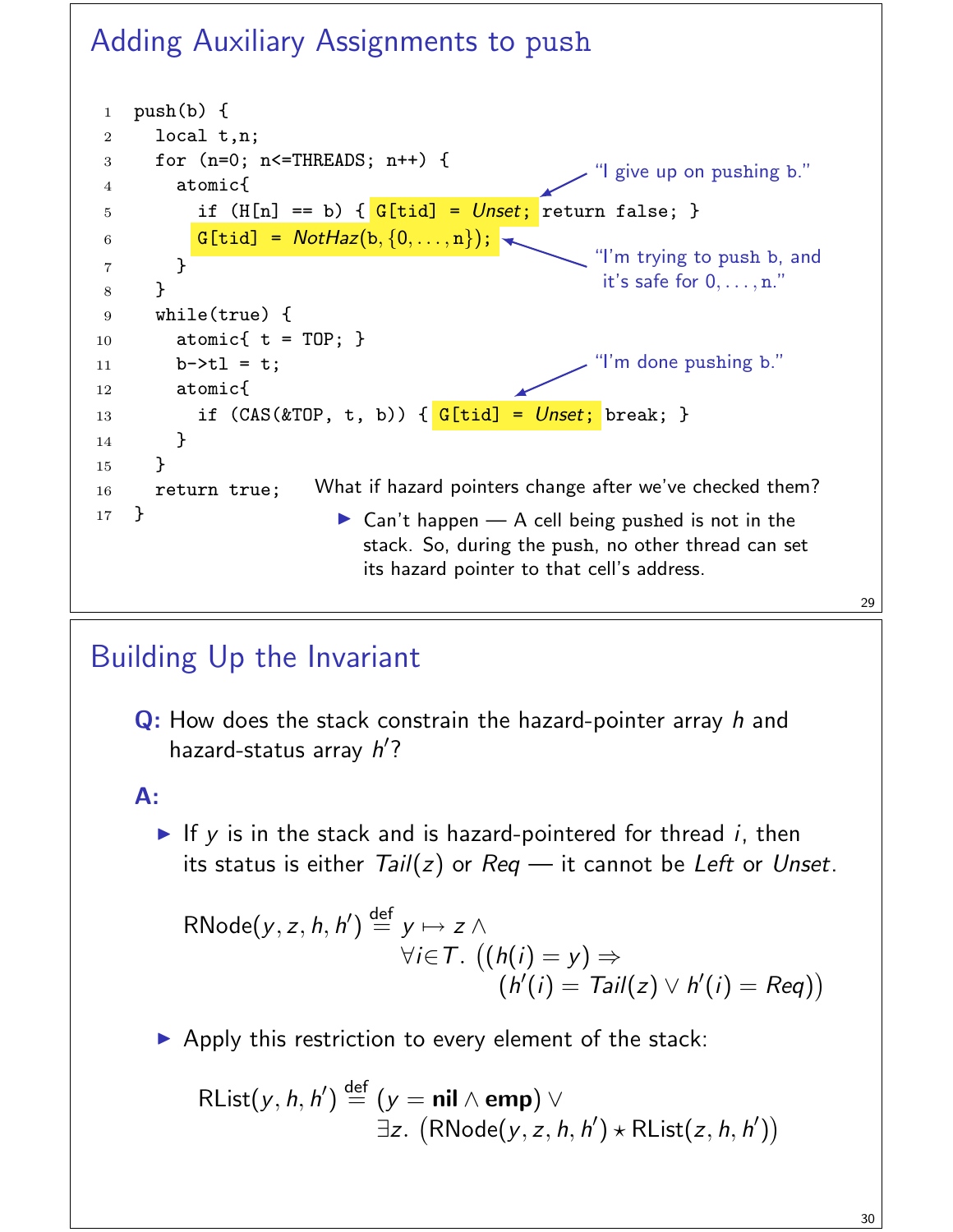#### Building Up the Invariant, cont.

Q: How does G restrict the hazard-pointer and -status arrays?

#### A:

$$
\mathsf{HCons}(h,h') \stackrel{\mathrm{def}}{=} \bigodot_{i \in \mathcal{T}} \left( \begin{matrix} \mathsf{G}[i] & \stackrel{r}{\mapsto} \mathsf{Unset} \ \forall \\ \exists b, S. \ \big( \begin{matrix} (\mathsf{G}[i] & \stackrel{r}{\mapsto} \mathsf{NotHaz}(b,S) \star b \stackrel{e}{\mapsto} -) \\ \wedge \forall j \in \mathcal{S}. \ (h(j) = b \Rightarrow h'(j) = \mathsf{Reg}) \end{matrix} \end{matrix} \right)
$$

For each thread *i*, either:

- Intertherend i is not pushing anything; or
- $\blacktriangleright$  thread *i* is pushing some *b* and:
	- $\triangleright$  b is not a confirmed hazard for any threads checked so far in the for-loop, and
	- $\triangleright$  b is not in the stack and not being pushed by another thread.

#### Building Up the Invariant, cont.

Q: How does G restrict the hazard-pointer and -status arrays?

#### A:

$$
\mathsf{HCons}(h,h') \stackrel{\mathrm{def}}{=} \bigodot_{i \in \mathcal{T}} \left( \begin{matrix} \mathsf{G}[i] & \stackrel{r}{\mapsto} \mathsf{Unset} \ \forall \\ \exists b, S. \ \big( \begin{matrix} (\mathsf{G}[i] & \stackrel{r}{\mapsto} \mathsf{NotHaz}(b,S) \star b \stackrel{e}{\mapsto} -) \\ \wedge \forall j \in \mathcal{S}. \ (h(j) = b \Rightarrow h'(j) = \mathsf{Reg}) \end{matrix} \end{matrix} \right)
$$

- If thread *i* is pushing some *b*, the thread gives  $b \stackrel{e}{\mapsto} -$  to the invariant and only keeps  $b \stackrel{w}{\mapsto} -$  for itself. Thus, the thread loses total permission and it cannot begin to push a cell and then pass the cell to another thread that finishes pushing b.
- $\blacktriangleright$  The invariant provides only read permissions for G. Thread *i* will have the other read permission for  $G[i]$ .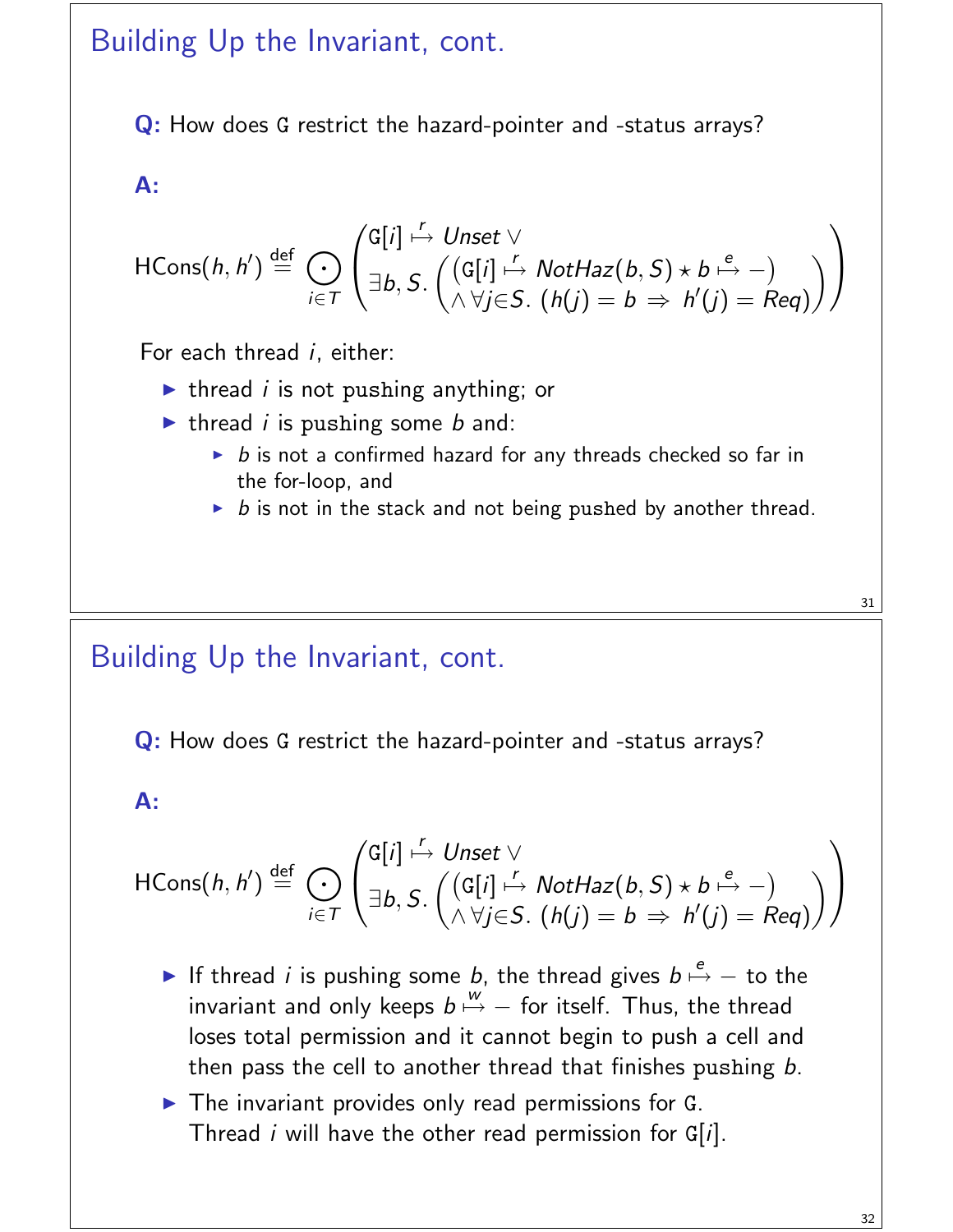#### Finally, the Invariant

$$
\text{Inv} \stackrel{\text{def}}{=} \exists h, h'. \begin{pmatrix} (\bigcirc_{j \in \mathcal{T}} \cdot \text{H}[j] \stackrel{r}{\mapsto} h(j) \star \text{H'}[j] \stackrel{r}{\mapsto} h'(j)) \star \\ \text{HCons}(h, h') \star \text{RList(TOP}, h, h') \star \\ \forall i \in \mathcal{T} \cdot (h(i) = \text{nil} \Leftrightarrow h'(i) = \text{Unset}) \end{pmatrix}
$$

- The arrays H and H' represent h and  $h'$ , respectively.
- $\blacktriangleright$  The invariant provides only read permissions for H and H'. Thread j will have the other read permission for  $H[j]$  and  $H'[j]$ .
- $\triangleright$  h and h' are well-behaved with respect to the array G.
- $\triangleright$  h and h' are well-behaved with respect to the stack.
- $\blacktriangleright$  h and h' are consistent for unset hazard pointers.

Should this instead be  $\wedge$ ?

### Some Details of the Proof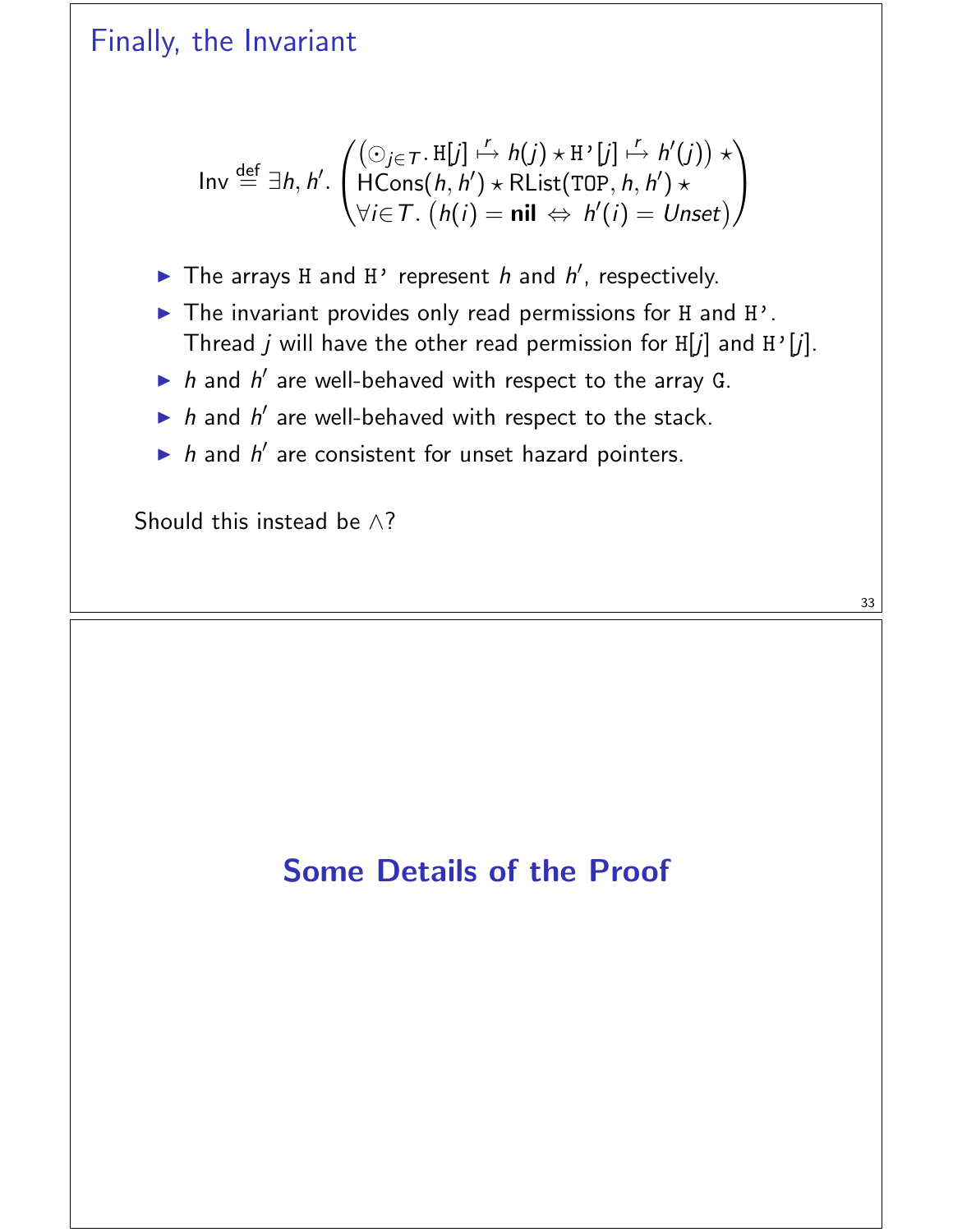#### Some Details of pop

$$
\{(\text{H}[tid] \xrightarrow{r} t \star \text{H} \cdot [\text{tid}] \xrightarrow{r} \text{Reg}) \land t \neq \text{nil}\}
$$
\n
$$
\text{atomic}\{(\text{H}[tid] \xrightarrow{r} t \star \text{H} \cdot [\text{tid}] \xrightarrow{r} \text{Reg} \star \text{Inv}) \land t \neq \text{nil}\}
$$
\n
$$
\text{if (TOP != t)} \{(\text{H}[tid] \xrightarrow{r} - \star \text{H} \cdot [\text{tid}] \xrightarrow{r} - \star \text{Inv}\})
$$
\n
$$
\text{continue;}
$$
\n
$$
\text{else} \{(\text{H}[tid] \xrightarrow{r} \text{TOP} \star \text{H} \cdot [\text{tid}] \xrightarrow{r} \text{Reg} \star \text{Inv}) \land t \neq \text{nil} \land \text{TOP} = t\}
$$
\n
$$
\text{H} \cdot [\text{tid}] = \text{Tail}(t - \text{xt}),
$$
\n
$$
\{(\text{H}[tid] \xrightarrow{r} t \star \text{H} \cdot [\text{tid}] \xrightarrow{r} \text{Tail}(-) \star \text{Inv}) \land t \neq \text{nil}\}
$$
\n
$$
\{(\text{H}[tid] \xrightarrow{r} t \star \text{H} \cdot [\text{tid}] \xrightarrow{r} \text{Tail}(-)) \land t \neq \text{nil}\}
$$

Recall

$$
\mathsf{Inv} \stackrel{\text{def}}{=} \exists h, h' \cdot \begin{pmatrix} (\bigcirc_{j \in \mathcal{T}} \cdot \mathsf{H}[j] \stackrel{\mathsf{r}}{\mapsto} h(j) \star \mathsf{H}^{\mathsf{r}}[j] \stackrel{\mathsf{r}}{\mapsto} h'(j)) \star \\ \mathsf{HCons}(h, h') \star \mathsf{RList}(\mathsf{TOP}, h, h') \star \\ \forall i \in \mathcal{T} \cdot (h(i) = \mathsf{nil} \Leftrightarrow h'(i) = \mathsf{Unset}) \end{pmatrix}
$$

It suffices to show:

$$
h(\mathtt{tid}) = \mathtt{t} \wedge \mathsf{RNode}(\mathtt{t}, n, h, h') \Rightarrow \mathsf{RNode}(\mathtt{t}, n, h, h'[\mathtt{tid} \mapsto \mathsf{Tail}(n)])
$$

35

#### Some Details of pop

 $\{(\text{H}[\texttt{tid}] \stackrel{r}{\mapsto} \texttt{t} \star \texttt{H'}[\texttt{tid}] \stackrel{r}{\mapsto} \textit{Req}) \land \texttt{t} \neq \textsf{nil}\}$ atomic{  $\{(\text{H}[\texttt{tid}] \stackrel{r}{\mapsto} \texttt{t} \star \texttt{H'}[\texttt{tid}] \stackrel{r}{\mapsto} \textit{Req} \star \textsf{Inv}) \land \texttt{t} \neq \textsf{nil}\}$ if  $(TOP := t)$  $\{H[tid] \stackrel{r}{\mapsto} - \star H'[tid] \stackrel{r}{\mapsto} - \star Inv\}$ continue; else  $\{(\text{H}[\texttt{tid}] \stackrel{r}{\mapsto} \texttt{TOP} \star \texttt{H'}[\texttt{tid}] \stackrel{r}{\mapsto} \textit{Req} \star \textsf{Inv}) \land \texttt{t} \neq \textsf{nil} \land \texttt{TOP} = \texttt{t}\}$  $H'[tid] = Tail(t->tl);$  $\{H[tid] \stackrel{r}{\mapsto} t \star H' [tid] \stackrel{r}{\mapsto} Tail(-) \star Inv) \wedge t \neq nil\}$ }  $\{(\text{H}[\texttt{tid}] \stackrel{r}{\mapsto} \texttt{t} \star \texttt{H'}[\texttt{tid}] \stackrel{r}{\mapsto} \textit{Tail}(-)) \wedge \texttt{t} \neq \textbf{nil}\}$ 

Recall

$$
\mathsf{Inv} \stackrel{\text{def}}{=} \exists h, h'.
$$
\n
$$
\begin{pmatrix}\n(\bigcirc_{j \in \mathcal{T}} \mathbf{.} \, \mathbf{H}[j] \stackrel{\mathsf{r}}{\mapsto} h(j) \star \mathbf{H} \, \mathsf{r}[j] \stackrel{\mathsf{r}}{\mapsto} h'(j)) \star \\
\mathsf{HCons}(h, h') \star \mathsf{RList}(\mathsf{TOP}, h, h') \star \\
\forall i \in \mathcal{T}. \ (h(i) = \mathsf{nil} \Leftrightarrow h'(i) = \mathsf{Unset}\n\end{pmatrix}
$$

It suffices to show:

$$
h(\mathtt{tid}) = \mathtt{t} \wedge \mathsf{HCons}(h, h') \star \mathtt{t} \mapsto n
$$
  
\n
$$
\Rightarrow \mathsf{HCons}(h, h'[\mathtt{tid} \mapsto \mathsf{Tail}(n)]) \star \mathtt{t} \mapsto n
$$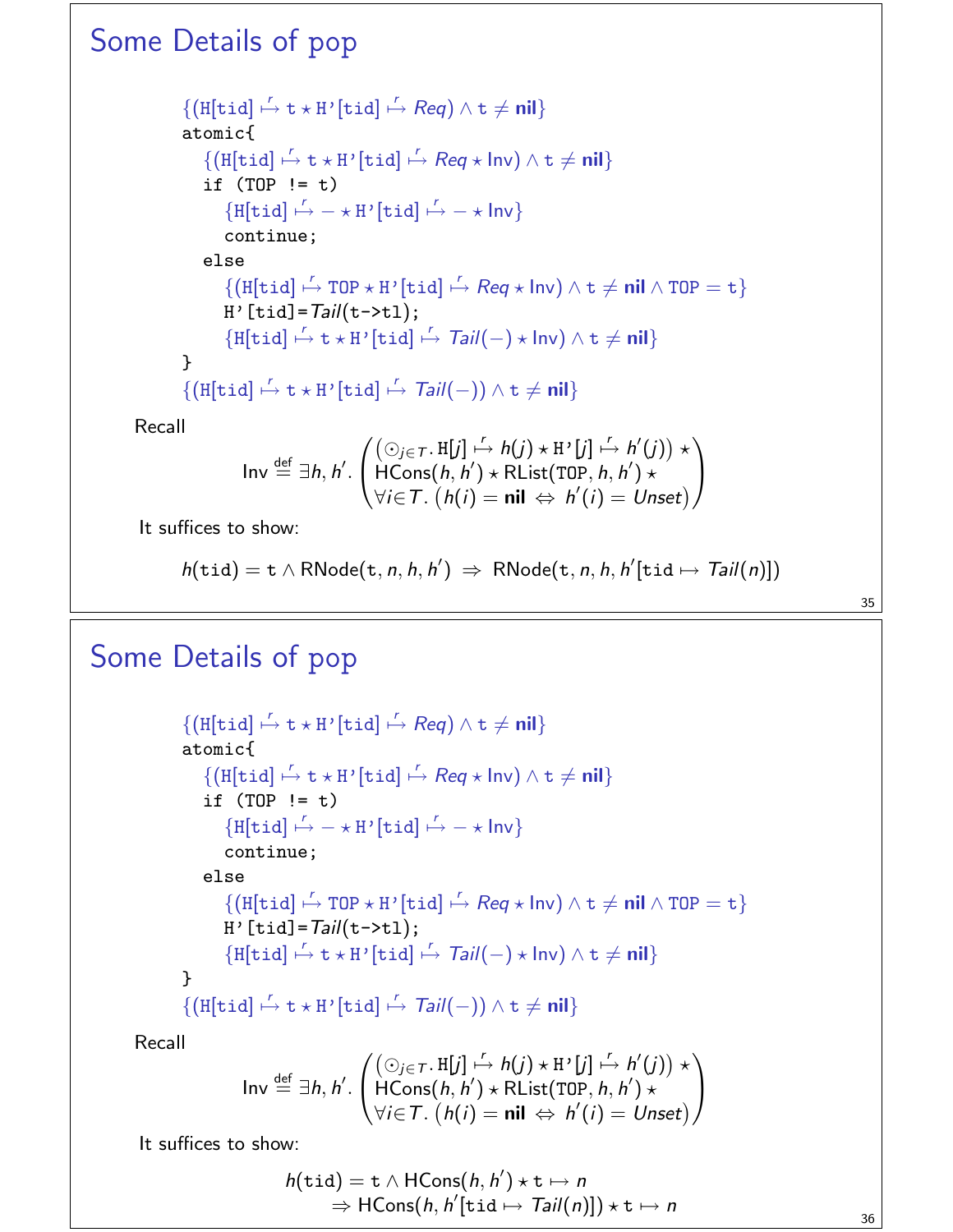#### Some Details of pop, cont.

We need to show:

$$
h(\text{tid}) = \text{t} \land \text{HCons}(h, h') \star \text{t} \mapsto n
$$
  
\n
$$
\Rightarrow \text{HCons}(h, h'[\text{tid} \mapsto \text{Tail}(n)]) \star \text{t} \mapsto n
$$

Recall

$$
\mathsf{HCons}(h,h') \stackrel{\mathrm{def}}{=} \bigodot_{i \in \mathcal{T}} \left( \begin{matrix} \mathsf{G}[i] \stackrel{r}{\mapsto} \mathsf{Unset} \ \vee \\ \exists b, S. \ \big( \begin{matrix} (\mathsf{G}[i] \stackrel{r}{\mapsto} \mathsf{NotHaz}(b,S) \star b \stackrel{e}{\mapsto} -) \\ \wedge \forall j \in S. \ (h(j) = b \Rightarrow h'(j) = Req) \end{matrix} \end{matrix} \right)
$$

For each thread  $i$ , there are two cases:

- 1. If G[i] = Unset, then setting  $h'(tid) = Tail(n)$  is safe for i.
- 2. Otherwise, we have  $t \stackrel{w}{\mapsto} n \star t \stackrel{e}{\mapsto} \star b \stackrel{e}{\mapsto} \Rightarrow t \neq b$ , and setting  $h'(\text{tid}) = \text{Tail}(n)$  is safe for i.

#### More Details of pop

```
{([\text{H}[\text{tid}]\stackrel{r}{\mapsto} \text{t} \star \text{H}^{\prime}[\text{tid}]\stackrel{r}{\mapsto} \text{Tail}(-)) \wedge \text{t} \neq \text{nil}}atomic{
       {(\text{H}[\texttt{tid}]\stackrel{r}{\mapsto} \texttt{t} \star \texttt{H'}[\texttt{tid}]\stackrel{r}{\mapsto} \textit{Tail}(-) \star \textsf{Inv}) \wedge \texttt{t} \neq \textsf{nil}}n = t - > t];
      if (H'[tid] != Tail(n))H'[tid] = Left;
}
\{(\texttt{H}[\texttt{tid}]\stackrel{\prime}{\mapsto}\texttt{t}\star(\texttt{H'}[\texttt{tid}]\stackrel{\prime}{\mapsto}\textit{Tail(n)}\vee\texttt{H'}[\texttt{tid}]\stackrel{\prime}{\mapsto}\textit{Left}))\wedge\texttt{t}\neq\textbf{nil}\}
```
**Case:** If t is in the stack, i.e., RList(TOP,  $h, h'$ )  $\Rightarrow$  t  $\mapsto$   $\rightarrow$  **true**, then Inv gives us total permission for t.

Moreover, the test H'[tid]  $!=$  Tail(n) will fail because

$$
h(\mathtt{tid}) = \mathtt{t} \wedge h'(\mathtt{tid}) = \mathsf{Tail}(a)
$$
  

$$
\wedge \mathsf{RList}(\mathtt{TOP}, h, h') \wedge (\mathtt{t} \mapsto x \star \mathtt{true})
$$
  

$$
\Rightarrow x = a
$$
  
because  $(p \star q) \wedge e \hookrightarrow e' \Rightarrow ((p \wedge e \hookrightarrow e') \star q) \vee (p \star (q \wedge e \hookrightarrow e')).$ 

38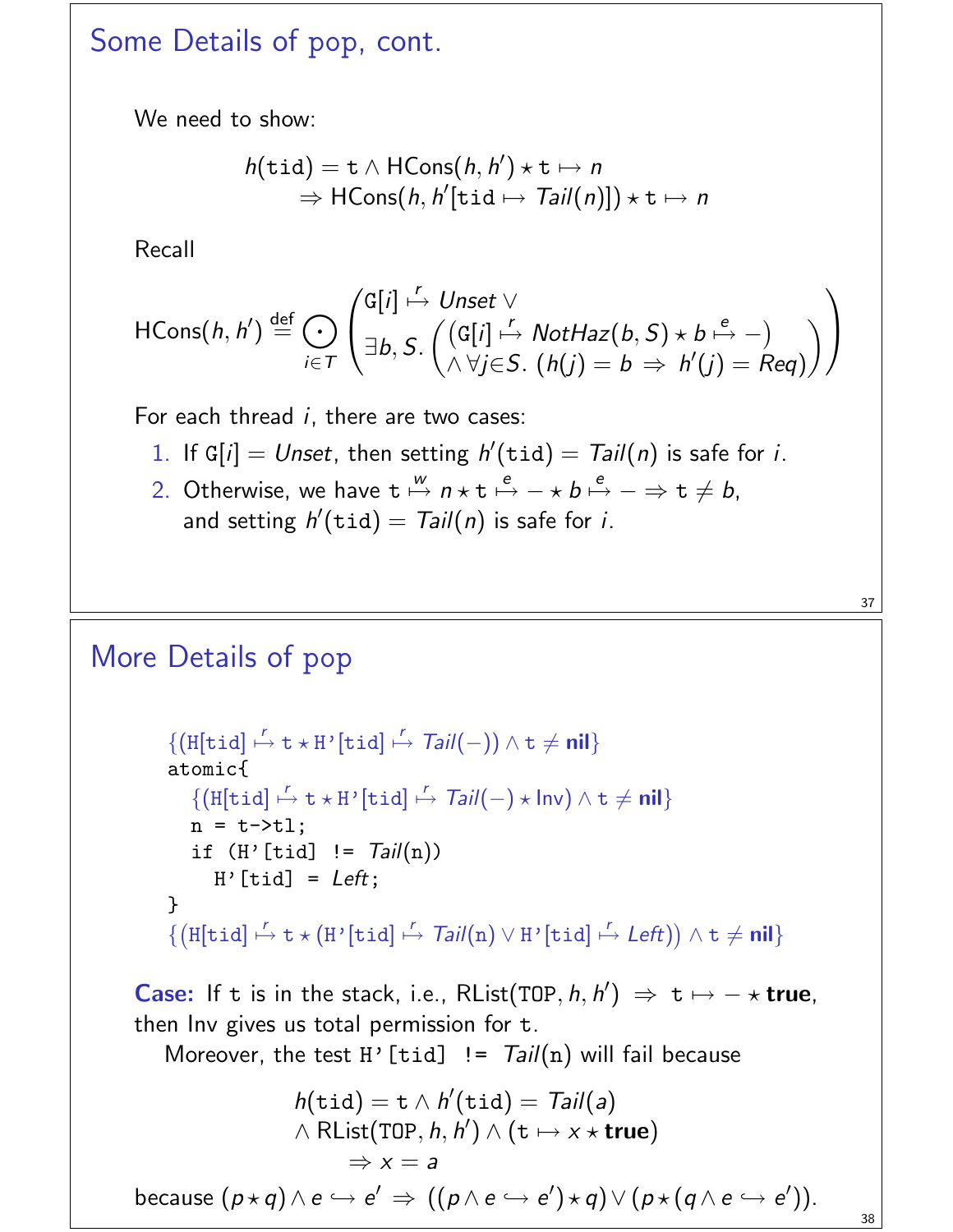### More Details of pop  ${([\text{H}[\text{tid}]\stackrel{r}{\mapsto} \text{t} \star \text{H}^{\prime}[\text{tid}]\stackrel{r}{\mapsto} \text{Tail}(-)) \wedge \text{t} \neq \text{nil}}$ atomic{  ${(\text{H}[\texttt{tid}]\stackrel{r}{\mapsto} \texttt{t} \star \texttt{H'}[\texttt{tid}]\stackrel{r}{\mapsto} \textit{Tail}(-) \star \textsf{Inv}) \wedge \texttt{t} \neq \textsf{nil}}$  $n = t - > t$ ]; if  $(H'[tid] != Tail(n))$  $H'$ [tid] = Left;

}  $\{(\texttt{H}[\texttt{tid}]\stackrel{\prime}{\mapsto}\texttt{t}\star(\texttt{H'}[\texttt{tid}]\stackrel{\prime}{\mapsto}\textit{Tail(n)}\vee\texttt{H'}[\texttt{tid}]\stackrel{\prime}{\mapsto}\textit{Left}))\wedge\texttt{t}\neq\textbf{nil}\}$ 

**Case:** Otherwise, RList(TOP,  $h, h'$ )  $\Rightarrow \neg(t \mapsto -\star \textbf{true})$ , and we do not have any permissions for t.

 $\blacktriangleright$  Therefore, we must use a racy read:

$$
\overline{\{emp\} \ n = [t] \ \{emp\}}
$$

This reflects the algorithm's optimism in reading  $t$ ->t1.

But, how do we justify setting  $h'(\text{tid}) = Left?$ 

More Details of pop, cont.

We may set the status to Left because

 $\triangleright$  it follows from distributivity of  $\wedge \neg(t \mapsto - \star \textbf{true})$  over  $\star$  that

$$
h(\mathtt{tid}) = \mathtt{t} \wedge \mathsf{RList}(\mathtt{TOP}, h, h') \wedge \neg(\mathtt{t} \mapsto -\star \mathtt{true}) \\ \Rightarrow \mathsf{RList}(\mathtt{TOP}, h, h'[\mathtt{tid} \mapsto \mathit{Left}])
$$

 $\blacktriangleright$  and because

$$
h(\mathtt{tid}) = \mathtt{t} \wedge h'(\mathtt{tid}) = \mathsf{Tail}(-) \wedge \mathsf{HCons}(h, h') \\ \Rightarrow \mathsf{HCons}(h, h'[\mathtt{tid} \mapsto \mathsf{Left}])
$$

Recall

$$
\mathsf{HCons}(h,h') \stackrel{\mathrm{def}}{=} \bigodot_{i \in \mathcal{T}} \left( \begin{matrix} \mathsf{G}[i] \stackrel{r}{\mapsto} \mathsf{Unset} \ \vee \\ \exists b, S. \ \bigwedge_{i \in \mathcal{F}} \bigotimes_{i \in \mathcal{S}} \bigwedge_{i \in \mathcal{S}} \mathsf{K} \mathsf{I}(\mathsf{G}[i] \stackrel{r}{\mapsto} \mathsf{NotHaz}(b,S) \star b \stackrel{e}{\mapsto} - \big) \\ \wedge \forall j \in \mathcal{S}. \ \big( h(j) = b \Rightarrow h'(j) = \mathsf{Reg} \big) \end{matrix} \right)
$$

40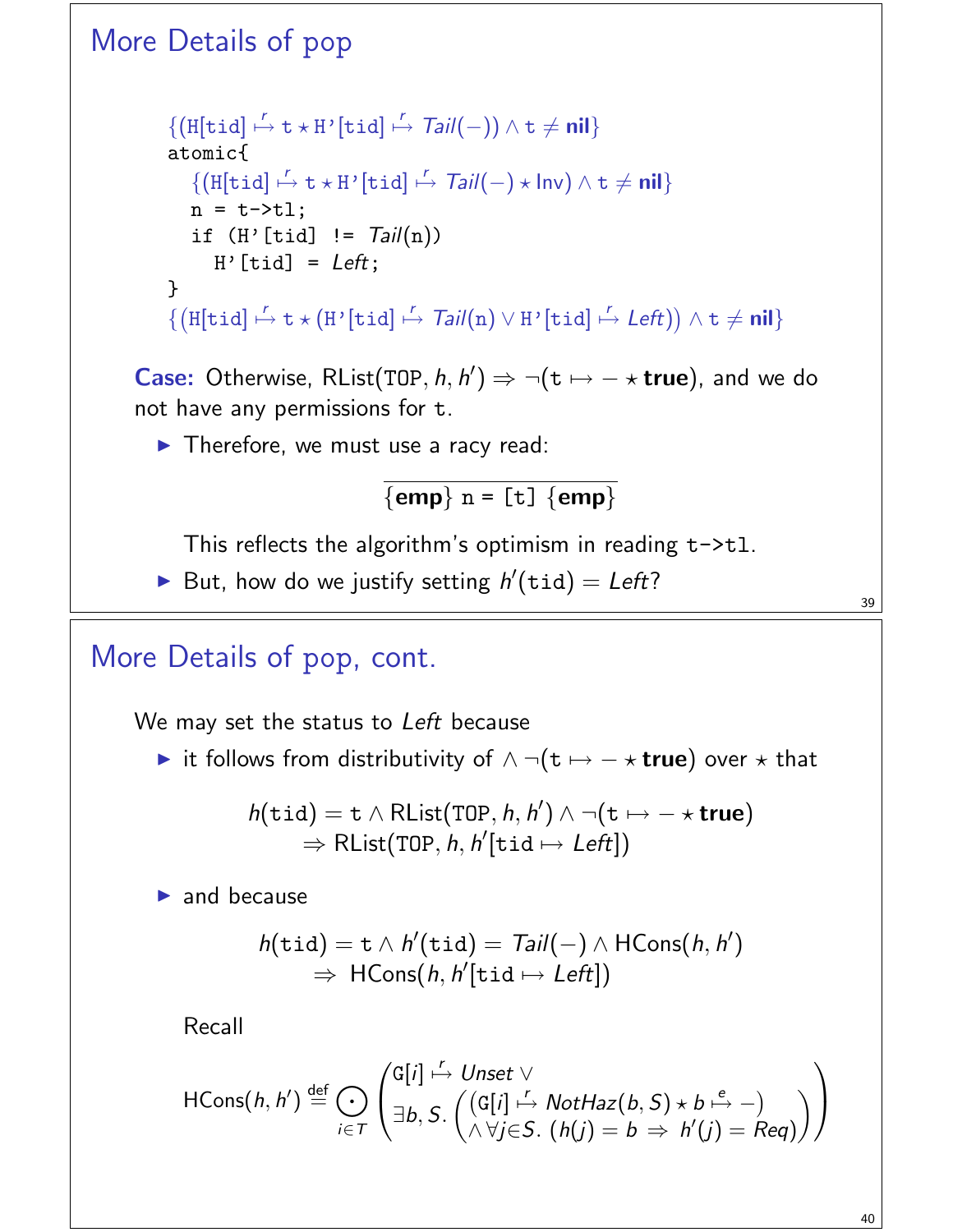### Still More Details of pop  $\{H[tid] \stackrel{r}{\mapsto} t \star (H'[tid] \stackrel{r}{\mapsto} Tail(n) \vee H'[tid] \stackrel{r}{\mapsto} Left) \wedge t \neq \textbf{nil}\}$ atomic{  ${([H[tid] \stackrel{r}{\mapsto} t \star H'[tid] \stackrel{r}{\mapsto} Tail(n) \star Inv \wedge t \neq nil)) \vee}$  $(H[tid] \stackrel{r}{\mapsto} t \star H'[tid] \stackrel{r}{\mapsto} Left \star Inv \wedge t \neq nil)$ if  $(CAS(\&TOP, t, n))$  $\{H[tid] \stackrel{r}{\mapsto} -\star H' [tid] \stackrel{r}{\mapsto} -\star (t \stackrel{.}{=} \textbf{nil} \vee t \mapsto -)\star \text{Inv}\}$ break;  $\{H[tid] \stackrel{r}{\mapsto} - \star H'[tid] \stackrel{r}{\mapsto} - \star Inv\}$ }  $\{H[tid] \stackrel{r}{\mapsto} - \star H^{\dagger}[tid] \stackrel{r}{\mapsto} - \}$ Case: Status is Left.  $\blacktriangleright$  The CAS will fail because:

 $\texttt{H}[\texttt{tid}] \stackrel{\textit{r}}{\mapsto} \texttt{t} \star \texttt{H}\texttt{'}[\texttt{tid}] \stackrel{\textit{r}}{\mapsto} \textit{Left} \star \textsf{Inv} \Rightarrow \texttt{TOP} \neq \texttt{t}$ 

The postcondition follows immediately.

Still More Details of pop

```
\{H[tid] \stackrel{r}{\mapsto} t \star (H'[tid] \stackrel{r}{\mapsto} Tail(n) \vee H'[tid] \stackrel{r}{\mapsto} Left) \wedge t \neq \textbf{nil}\}atomic{
             {([H[tid] \stackrel{r}{\mapsto} t \star H'[tid] \stackrel{r}{\mapsto} Tail(n) \star Inv \wedge t \neq nil)) \vee}(H[tid] \stackrel{r}{\mapsto} t \star H'[tid] \stackrel{r}{\mapsto} Left \star Inv \wedge t \neq nil)if (CAS(\&TOP, t, n))\{H[tid] \stackrel{r}{\mapsto} -\star H' [tid] \stackrel{r}{\mapsto} -\star (t \stackrel{.}{=} \textbf{nil} \vee t \mapsto -)\star \text{Inv}\}break;
             \{H[tid] \stackrel{r}{\mapsto} - \star H'[tid] \stackrel{r}{\mapsto} - \star Inv\}}
        \{H[tid] \stackrel{r}{\mapsto} - \star H^{\dagger}[tid] \stackrel{r}{\mapsto} - \}Case: Status is Tail(n) and TOP \neq t.
```
 $\triangleright$  The CAS will fail, and the postcondition follows immediately.

42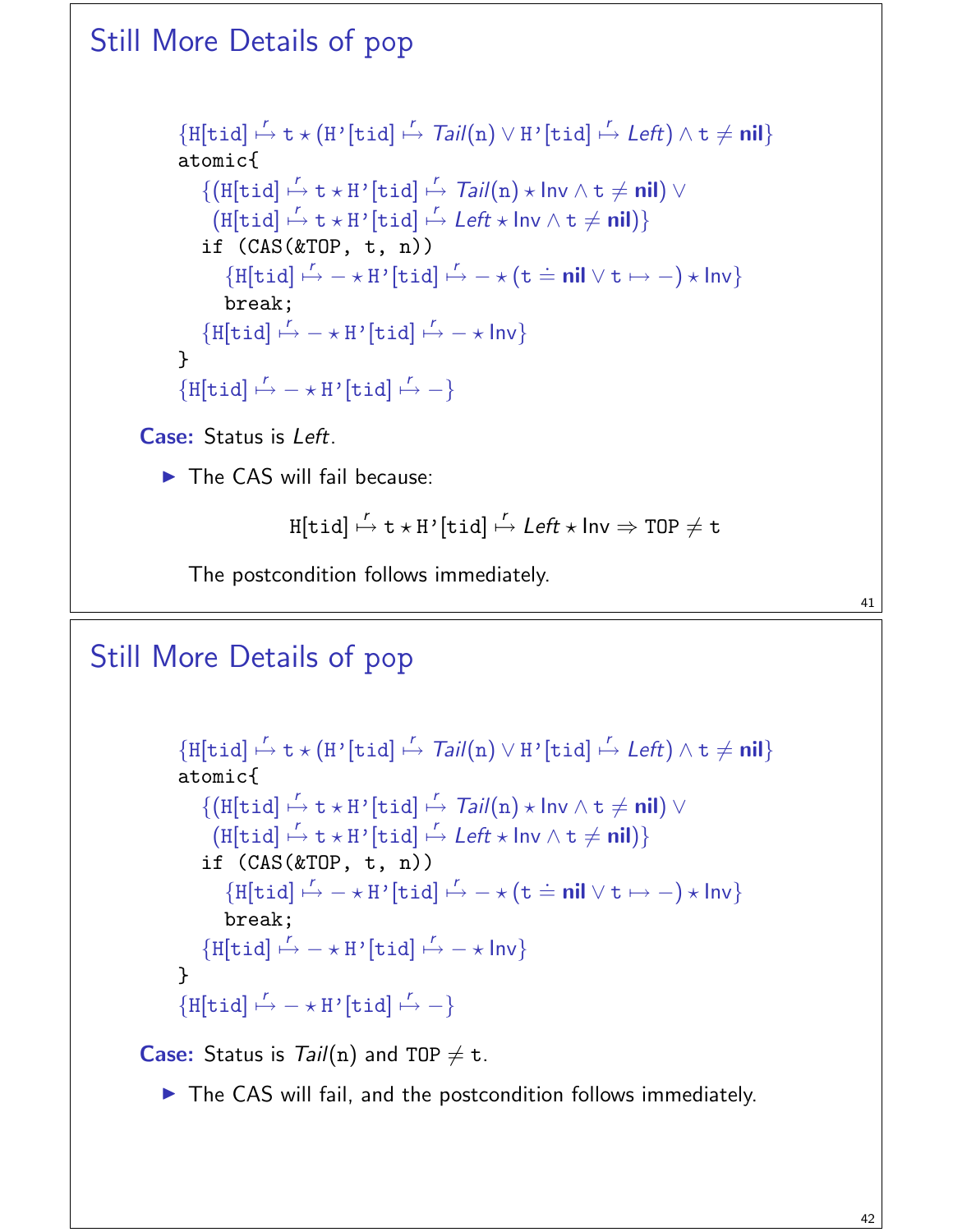Still More Details of pop  $\{H[tid] \stackrel{r}{\mapsto} t \star (H'[tid] \stackrel{r}{\mapsto} Tail(n) \vee H'[tid] \stackrel{r}{\mapsto} Left) \wedge t \neq \textbf{nil}\}$ atomic{  ${([H[tid] \stackrel{r}{\mapsto} t \star H'[tid] \stackrel{r}{\mapsto} Tail(n) \star Inv \wedge t \neq nil)) \vee}$  $(H[tid] \stackrel{r}{\mapsto} t \star H'[tid] \stackrel{r}{\mapsto} Left \star Inv \wedge t \neq nil)$ if  $(CAS(\&TOP, t, n))$  $\{H[tid] \stackrel{r}{\mapsto} -\star H' [tid] \stackrel{r}{\mapsto} -\star (t \stackrel{.}{=} \textbf{nil} \vee t \mapsto -)\star \text{Inv}\}$ break;  $\{H[tid] \stackrel{r}{\mapsto} - \star H'[tid] \stackrel{r}{\mapsto} - \star Inv\}$ }  $\{H[tid] \stackrel{r}{\mapsto} - \star H^{\dagger}[tid] \stackrel{r}{\mapsto} - \}$ **Case:** Status is  $Tail(n)$  and TOP = t.  $\blacktriangleright$  The postcondition follows from  $h(\texttt{tid}) = \texttt{t} \wedge h'(\texttt{tid}) = \textit{Tail}(\texttt{n}) \wedge \textsf{RList}(\texttt{t}, h, h') \wedge \texttt{t} \neq \textsf{nil}$  $\Rightarrow$  t  $\mapsto$  n  $\star$  RList $(n, h, h')$ 

#### Some Details of push

```
\{G[tid] \stackrel{r}{\mapsto} \text{NotHaz}(b, T) \star b \stackrel{w}{\mapsto} t\}atomic{
    \{G[tid] \stackrel{r}{\mapsto} \textit{NotHaz}(b, T) \star b \stackrel{w}{\mapsto} t \star \textit{Inv}\}if (CAS(\&TOP, t, b)) {
        G[tid] = Unset;{G[tid] \stackrel{r}{\mapsto} Unset \star Inv}break;
    }
    \{G[tid] \mapsto \text{NotHaz}(b, T) \star b \mapsto -\star \text{Inv}\}}
\{G[tid] \stackrel{r}{\mapsto} \textit{NotHaz}(b, T) \star b \stackrel{w}{\mapsto} -\}
```
If the CAS succeeds, then b is not a confirmed hazard because

$$
\mathsf{HCons}(h, h') \star \mathsf{G}[tid] \stackrel{r}{\mapsto} \mathsf{NotHaz}(b, T) \\ \Rightarrow \forall i \in \mathsf{T}. \ (h(i) = b \Rightarrow h'(i) = \mathsf{Req}).
$$

Recall that

$$
\mathsf{HCons}(h,h') \stackrel{\mathrm{def}}{=} \bigodot_{i \in \mathcal{T}} \left( \begin{matrix} \mathsf{G}[i] \stackrel{r}{\mapsto} \mathsf{Unset} \vee \\ \exists b, S. \left( \begin{matrix} (\mathsf{G}[i] \stackrel{r}{\mapsto} \mathsf{NotHaz}(b,S) \star b \stackrel{e}{\mapsto} -) \\ \wedge \forall j \in S. \end{matrix} \begin{matrix} (h(j) = b \Rightarrow h'(j) = \mathsf{Reg}) \end{matrix} \right) \right)
$$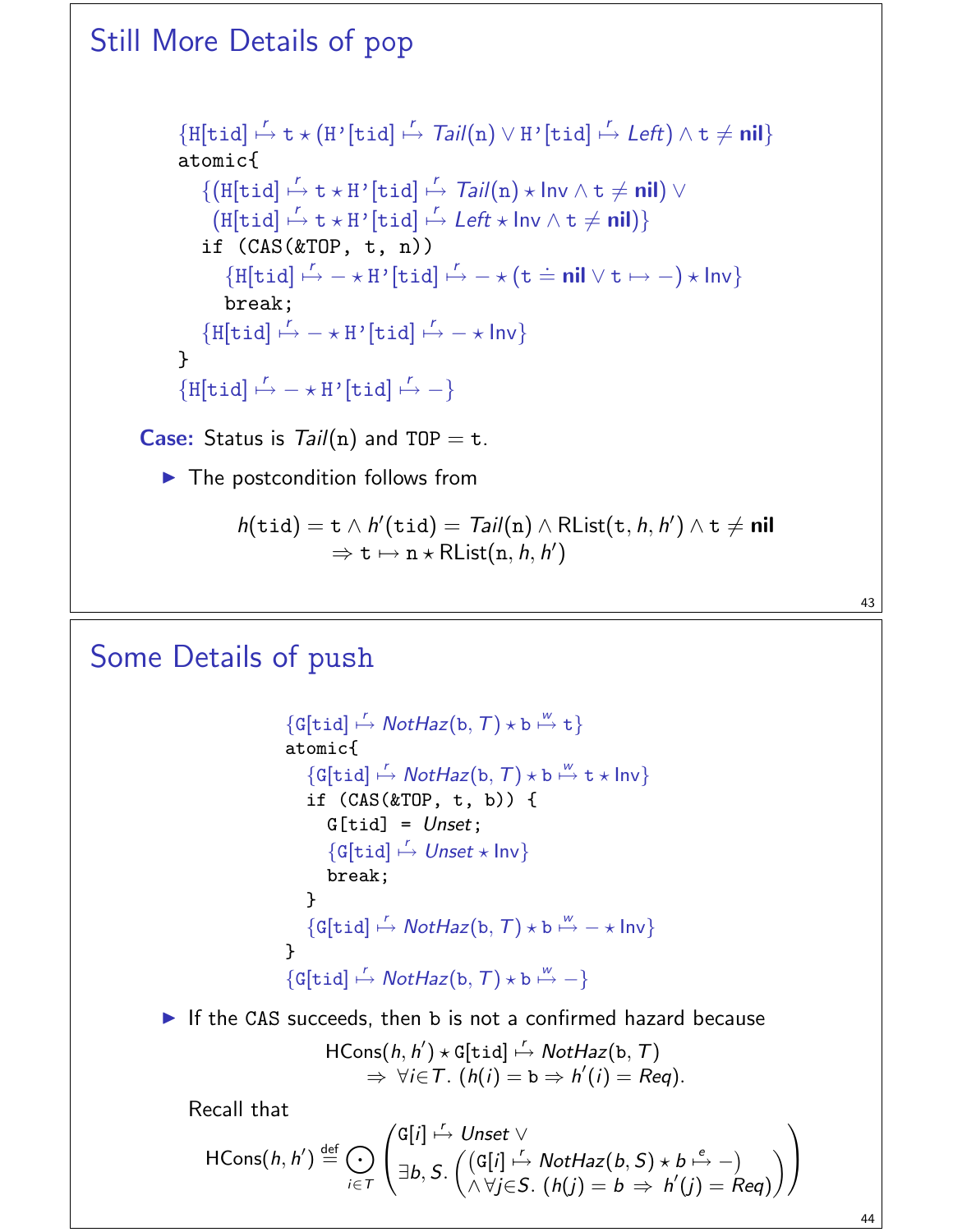#### Some Details of push  $\{G[tid] \stackrel{r}{\mapsto} \text{NotHaz}(b, T) \star b \stackrel{w}{\mapsto} t\}$ atomic{  $\{G[tid] \stackrel{r}{\mapsto} \textit{NotHaz}(b, T) \star b \stackrel{w}{\mapsto} t \star \textit{Inv}\}$ if (CAS(&TOP, t, b)) {  $G[tid] = Unset;$  ${G[tid] \stackrel{r}{\mapsto} Unset \star Inv}$ break; }  $\{G[tid] \mapsto \text{NotHaz}(b, T) \star b \mapsto -\star \text{Inv}\}$ }  $\{G[tid] \stackrel{r}{\mapsto} \textit{NotHaz}(b, T) \star b \stackrel{w}{\mapsto} -\}$  $\blacktriangleright$  Therefore, it is safe to add b to the stack:  $b \mapsto t \star RList(t, h, h') \star (\forall i \in T. (h(i) = b \Rightarrow h'(i) = Reg))$  $\Rightarrow$  RList(b, h, h') Recall that  $\mathsf{RNode}(\mathtt{b},\mathtt{t},h,h') \stackrel{\mathsf{def}}{=} \mathtt{b} \mapsto \mathtt{t} \wedge$  $\forall i$ ∈T.  $\big((h(i) = b) \Rightarrow$  $(h'(i) = Tail(t) \vee h'(i) = Reg))$

45

### **Conclusion**